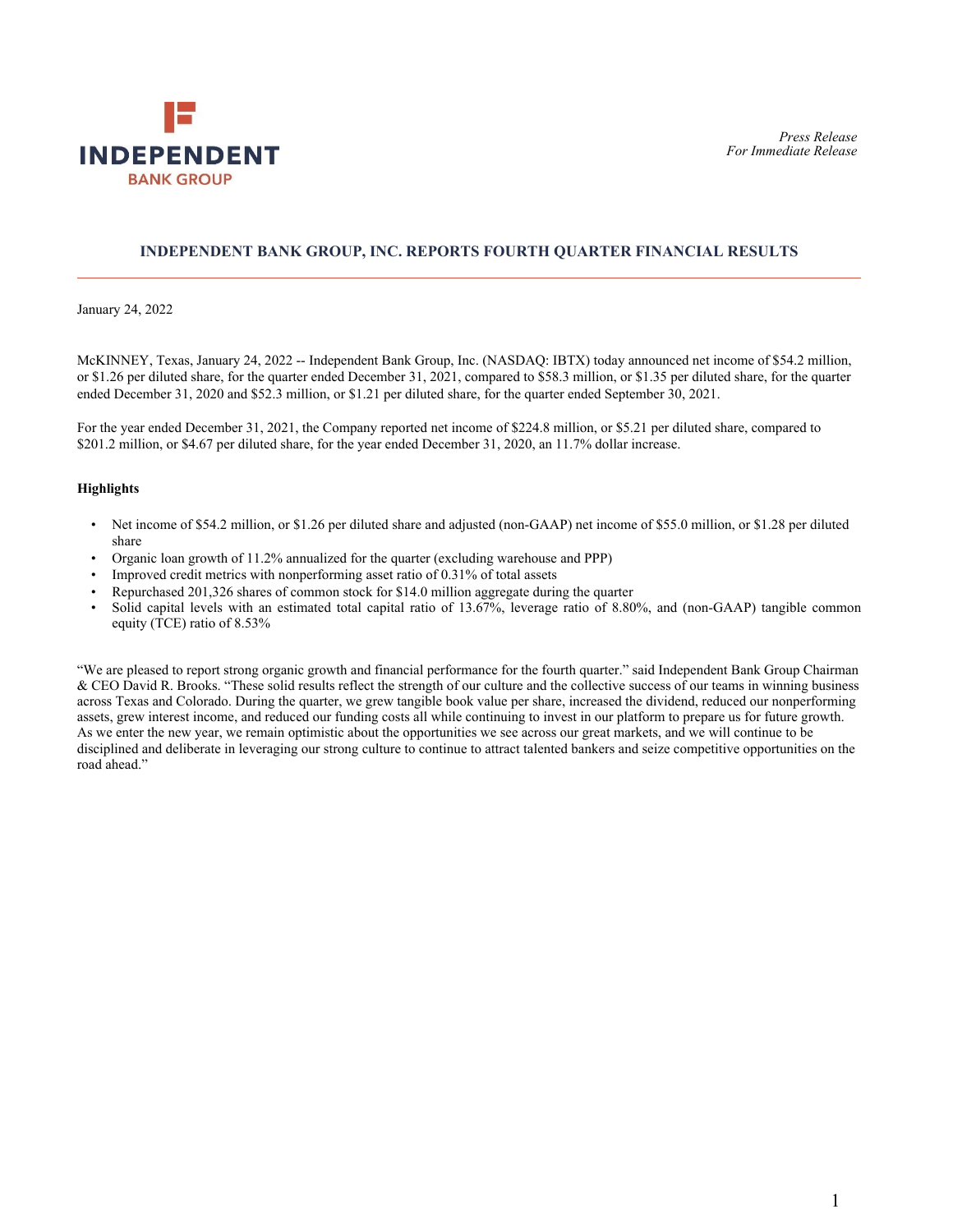#### **Fourth Quarter 2021 Operating Results**

#### **Net Interest Income**

- Net interest income was \$132.7 million for fourth quarter 2021 compared to \$132.8 million for fourth quarter 2020 and \$128.6 million for third quarter 2021. The slight decrease in net interest income from the prior year was driven by decreased earnings on assets due to lower yields and accretion, but also due to a shift in the mix of interest-earning assets to lower yielding securities and interest-bearing cash balances, offset by overall decreased funding costs for the year over year period. The increase from the linked quarter was due primarily to higher loan accretion income in addition to decreased funding costs on our deposit accounts. The fourth quarter 2021 includes \$5.7 million in acquired loan accretion compared to \$4.0 million in third quarter 2021 and \$6.8 million in fourth quarter 2020. In addition, we recognized net Paycheck Protection Program (PPP) fees of \$4.0 million in both fourth and third quarters 2021 compared to \$4.2 million in fourth quarter 2020 with total fees left to be recognized of \$2.6 million as of December 31, 2021.
- The average balance of total interest-earning assets grew by \$2.1 billion and totaled \$17.5 billion for the quarter ended December 31, 2021 compared to \$15.5 billion for the quarter ended December 31, 2020 and increased \$562.1 million from \$17.0 billion for the quarter ended September 30, 2021. The increase for both periods is primarily due to the continued growth of average interest bearing cash balances over the past year, increasing \$1.9 billion from prior year and \$410.9 million from the linked quarter and also due to continued increases in average taxable securities. Offsetting these changes is a net decrease in average loan balances, due primarily to lower mortgage warehouse loans and the forgiveness of PPP loans over the year.
- The yield on interest-earning assets was 3.30% for fourth quarter 2021 compared to 3.91% for fourth quarter 2020 and 3.37% for third quarter 2021. The overall asset yield is down for both periods due to the continued increase in lower-yielding interest bearing cash balances mentioned above as well as lower loans and securities yields for the year over year period. The average loan yield, net of all accretion remained at 4.19% for the current and linked quarter and decreased six (6) basis points from the prior year.
- The cost of interest-bearing liabilities, including borrowings, was 0.46% for fourth quarter 2021 compared to 0.73% for fourth quarter 2020 and 0.54% for third quarter 2021. The decrease from the prior year and linked quarter is primarily due to lower rates offered on our deposit products.
- The net interest margin was 3.00% for fourth quarter 2021 compared to 3.42% for fourth quarter 2020 and 3.01% for third quarter 2021. The net interest margin excluding all loan accretion was 2.87% for fourth quarter 2021 compared to 3.24% in fourth quarter 2020 and 2.91% for third quarter 2021. The decrease in net interest margin from the prior year was primarily due to the lower asset yields, increased liquidity and a decrease of \$1.2 million in loan accretion income, offset by the lower cost of funds on interest bearing liabilities. The four (4) basis point decrease in the net interest margin excluding all loan accretion from the linked quarter is primarily a result of excess liquidity which negatively impacted the margin by seven (7) basis points but was offset by the lower cost of funds of interest bearing liabilities for the quarter due to decreased funding costs on our deposit accounts.

## **Noninterest Income**

- Total noninterest income decreased \$4.8 million compared to fourth quarter 2020 and decreased \$1.8 million compared to third quarter 2021.
- The decreases from the prior year and linked quarter primarily reflect decreases of \$4.3 million and \$1.5 million, respectively, in mortgage banking revenue while the prior year change also reflects a \$1.2 million decrease in other noninterest income.
- Mortgage banking revenue was lower in fourth quarter 2021 compared to prior year and linked quarter due to decreased volumes and margins resulting from rate increases in 2021. It was also impacted by volatility in the market during the quarters, which resulted in a fair value loss on our derivative hedging instruments of \$379 thousand compared to losses of \$4.3 million and \$1.0 million in fourth quarter 2020 and third quarter 2021, respectively.
- Other noninterest income in fourth quarter 2021 was lower due to decreases in mortgage warehouse fees, swap income and acquired loan recoveries as compared to the prior year.

## **Noninterest Expense**

- Total noninterest expense increased \$4.7 million compared to fourth quarter 2020 and decreased \$664 thousand compared to third quarter 2021.
- The net increase in noninterest expense compared to fourth quarter 2020 is due primarily to increases of \$4.1 million in salaries and benefits expenses and \$1.2 million in other noninterest expense.
- The increase in salaries and benefits from the prior year is due primarily to \$5.2 million in higher salaries, bonus, payroll taxes, insurance expense, 401(k) match and stock grant amortization related to additional headcount, including executive and senior positions added during the year. In addition, there was \$598 thousand in COVID-related expenses, including employee testing kits and vaccination incentive bonuses during the quarter. Offsetting these increases was \$1.8 million lower mortgage commissions and incentives due to lower volumes for the year over year period.
- The increase in other noninterest expense from the prior year is due to increases in charitable contributions and travel expenses, as well as higher loan and deposit expenses.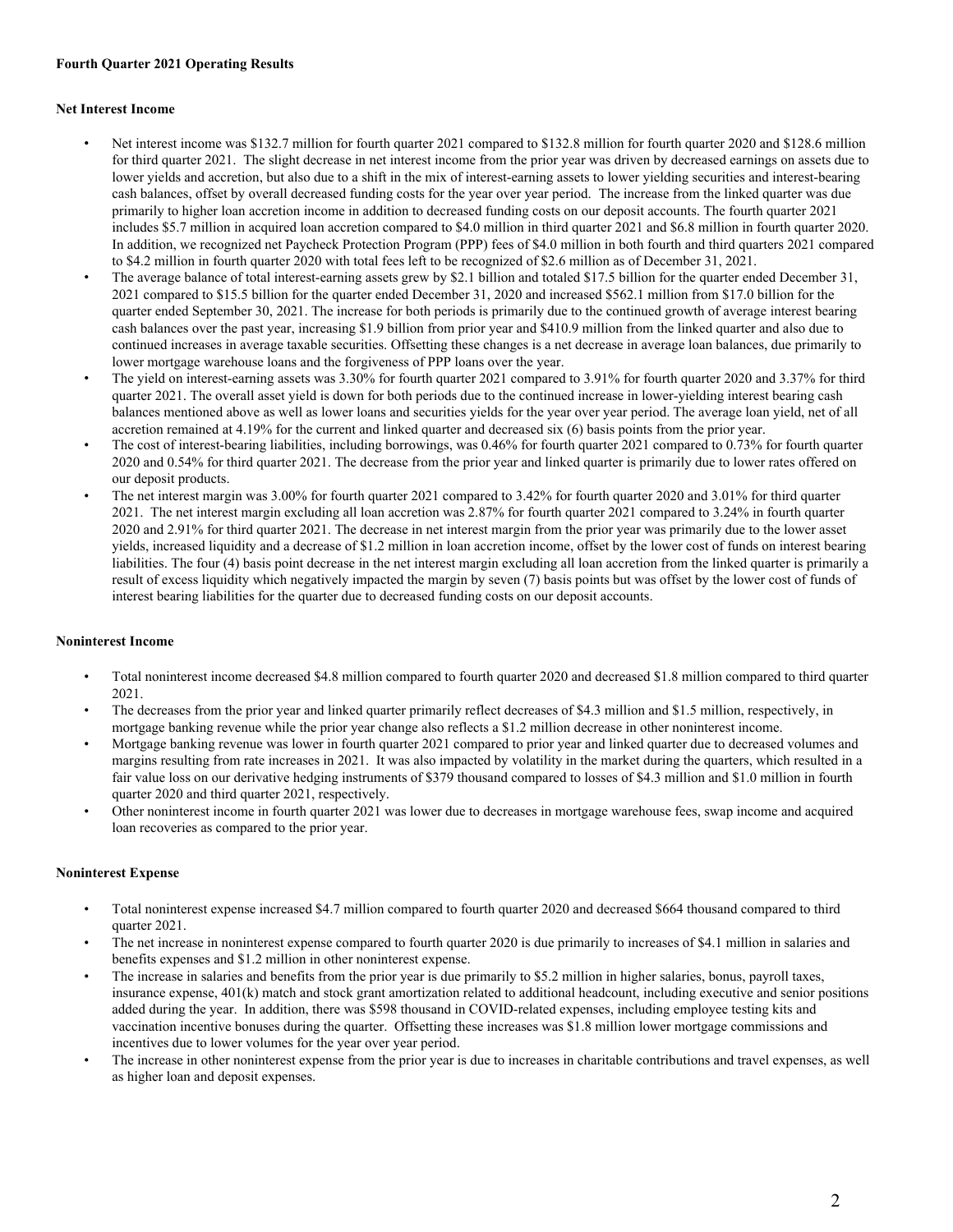## **Provision for Credit Losses**

- The Company recorded a net zero provision for credit losses for fourth quarter and third quarter 2021, compared to \$3.9 million provision expense for fourth quarter 2020. The components of the provision for credit losses in the current quarter is comprised of a \$1.4 million provision on loans offset by a \$1.4 million credit provision on off-balance sheet exposures. The zero provision in fourth and third quarters 2021 was primarily related to improvements in the economic forecast, as well as credit quality and past dues trends during 2021. Provision expense in the fourth quarter 2020 was primarily due to general provision expense for economic factors related to COVID-19.
- The allowance for credit losses on loans was \$148.7 million, or 1.28% of total loans held for investment, net of mortgage warehouse purchase loans, at December 31, 2021, compared to \$87.8 million, or 0.76% at December 31, 2020 and compared to \$150.3 million, or 1.31% at September 30, 2021. The dollar and percentage increase from the prior year is primarily due to the Current Expected Credit Losses (CECL) transition adjustment while the linked quarter is reflective of \$3.0 million in charge-offs offset by provision expense for loan growth during the quarter.
- The allowance for credit losses on off-balance sheet exposures was \$4.7 million at December 31, 2021 compared to \$6.1 million at September 30, 2021. The decrease from the linked quarter was primarily due to improved economic forecast variables.

## **Income Taxes**

**•** Federal income tax expense of \$13.6 million was recorded for the fourth quarter 2021, an effective rate of 20.1% compared to tax expense of \$15.4 million and an effective rate of 20.9% for the prior year quarter and tax expense of \$12.6 million and an effective rate of 19.4% for the linked quarter. The lower effective tax rate for the third quarter 2021 was primarily a result of 2020 provision to return adjustment and current period adjustment related to state income taxes. The decrease from prior year was a result of lower state tax rates for the year over year period.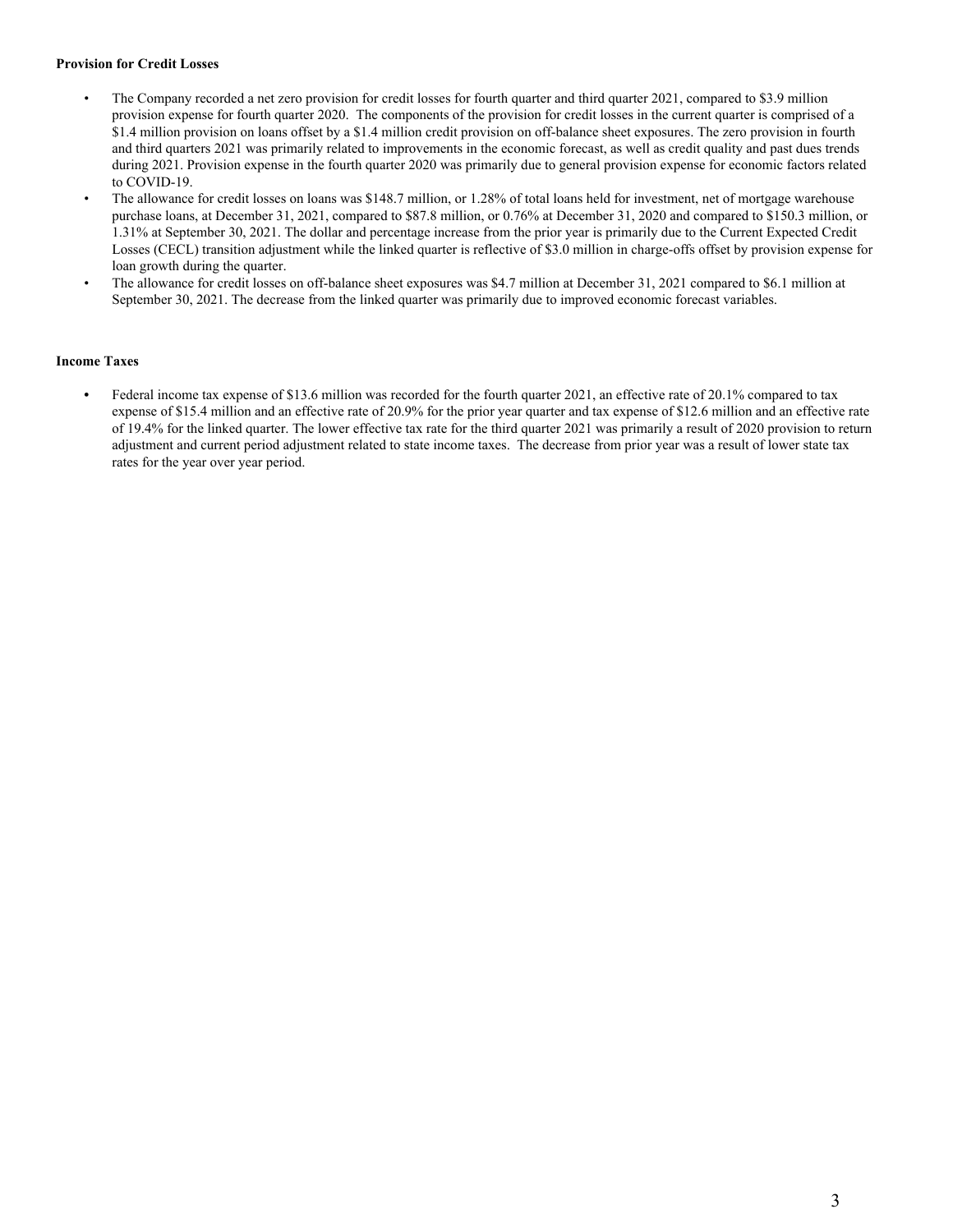## **Fourth Quarter 2021 Balance Sheet Highlights**

### **Loans**

- Total loans held for investment, net of mortgage warehouse purchase loans, were \$11.7 billion at December 31, 2021 compared to \$11.5 billion at September 30, 2021 and \$11.6 billion at December 31, 2020. PPP loans totaled \$112.1 million, \$243.9 million and \$804.4 million as of December 31, 2021, September 30, 2021 and December 31, 2020, respectively. Loans excluding PPP loans increased \$318.2 million, or 11.2% on an annualized basis, during fourth quarter 2021 and increased \$728.5 million, or 6.7% for the year over year period.
- Average mortgage warehouse purchase loans decreased slightly to \$801.7 million for the quarter ended December 31, 2021 from \$838.5 million at September 30, 2021, and decreased from \$1.2 billion for the quarter ended December 31, 2020, a decrease of \$378.7 million, or 32.1% year over year. The change from the prior year is reflective of lower volumes related to mortgage rate increases and shorter hold times for the year over year period.

## **Asset Quality**

- Total nonperforming assets decreased to \$57.5 million, or 0.31% of total assets at December 31, 2021, compared to \$82.8 million or 0.44% of total assets at September 30, 2021, and increased from \$52.0 million, or 0.29% of total assets at December 31, 2020.
- Total nonperforming loans decreased to \$57.3 million, or 0.49% of total loans held for investment at December 31, 2021, compared to \$82.7 million, or 0.72% at September 30, 2021 and \$51.4 million, or 0.44% at December 31, 2020.
- The decrease in nonperforming loans and nonperforming assets from the linked quarter is primarily due to \$24.2 million in nonaccrual reductions due to either payoff or credit improvements as well as \$3.0 million in charge-offs, offset by a \$1.8 million increase in loans past due 90 days and still accruing.
- The increase in nonperforming loans and nonperforming assets from the prior year is primarily due to \$3.8 million in remaining purchase credit deteriorated (PCD) loans added related to our January 1, 2021 CECL adoption, as well as net additions of nonperforming loans totaling \$2.1 million, offset by other real estate owned dispositions of \$475 thousand for the year over year period.
- Charge-offs were 0.10% annualized in the fourth quarter 2021 compared to 0.00% annualized in the linked quarter and 0.11% annualized in the prior year quarter. The fourth quarter 2021 increase was primarily due to \$3.0 million in charge-offs related to an acquired PCD leasing portfolio which were fully reserved through purchase accounting adjustments at acquisition date and transitioned to the loan allowance under CECL.

## **Deposits, Borrowings and Liquidity**

- Total deposits were \$15.6 billion at December 31, 2021 compared to \$15.5 billion at September 30, 2021 and compared to \$14.4 billion at December 31, 2020. The increase in deposits from the prior year is due to organic growth of \$1.2 billion, or 8.0%. Noninterest bearing deposits increased \$153.0 million from September 30, 2021 and \$901.8 million from December 31, 2020.
- Total borrowings (other than junior subordinated debentures) were \$433.4 million at December 31, 2021, a decrease of \$198.3 million from September 30, 2021 and a decrease of \$253.8 million from December 31, 2020. The linked quarter and year over year changes reflect reductions of short-term FHLB advances of \$200 million and \$225 million, respectively offset by a net increase of \$1.5 million and \$10.5 million, respectively, on the Company's line of credit. The prior year change also reflects a \$40.0 million redemption of subordinated debentures.

## **Capital**

• The Company continues to be well capitalized under regulatory guidelines. At December 31, 2021, its estimated common equity Tier 1 to risk-weighted assets, Tier 1 capital to average assets, Tier 1 capital to risk-weighted assets and total capital to risk-weighted asset ratios were 11.12%, 8.80%, 11.52% and 13.67%, respectively, compared to 11.06%, 8.94%, 11.46%, and 13.64%, respectively, at September 30, 2021 and 10.33%, 9.12%, 10.74%, and 13.32%, respectively at December 31, 2020.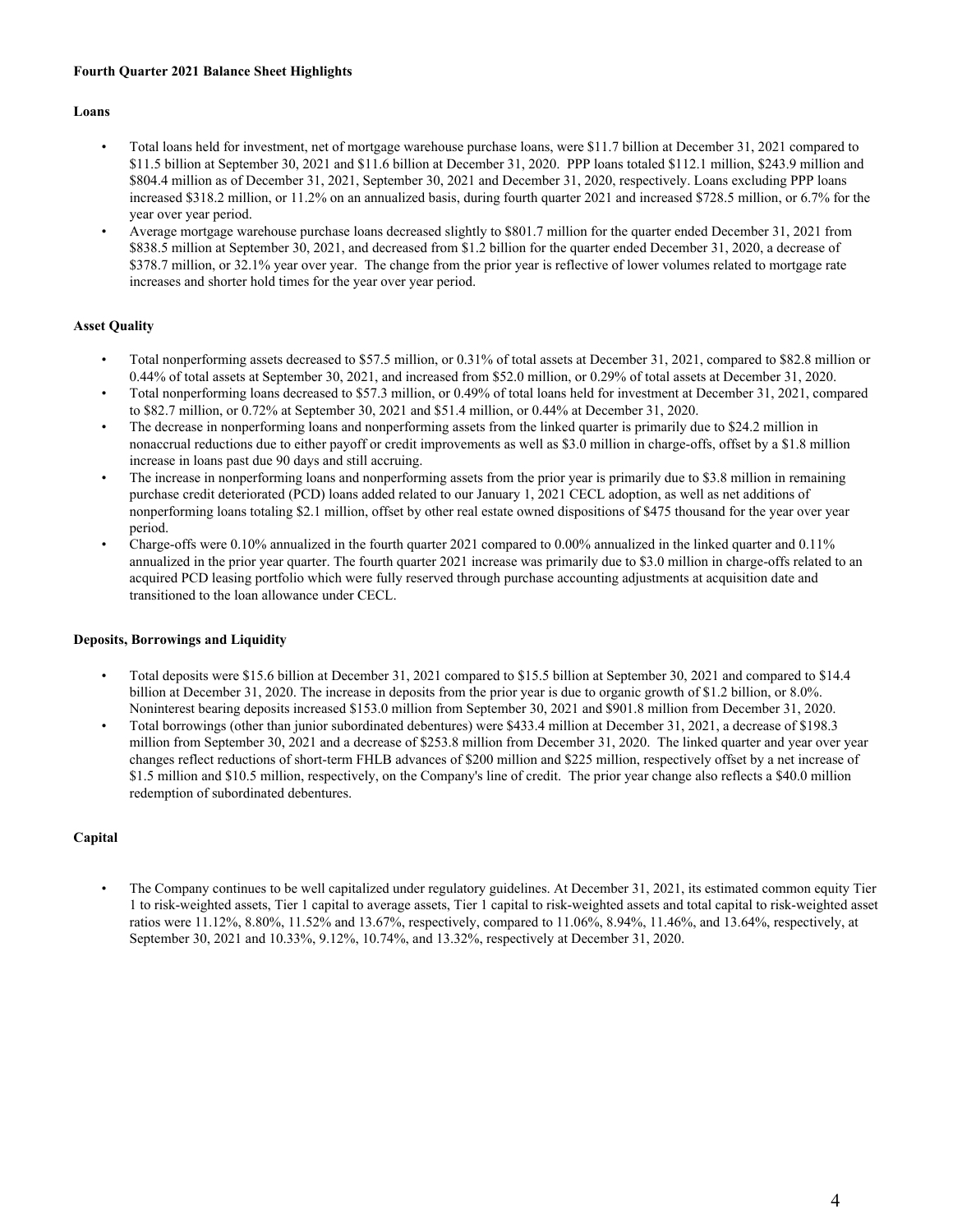#### **Subsequent Events**

The Company is required, under generally accepted accounting principles, to evaluate subsequent events through the filing of its consolidated financial statements for the year ended December 31, 2021 on Form 10-K. As a result, the Company will continue to evaluate the impact of any subsequent events on critical accounting assumptions and estimates made as of December 31, 2021 and will adjust amounts preliminarily reported, if necessary.

#### **About Independent Bank Group**

Independent Bank Group, Inc. is a bank holding company headquartered in McKinney, Texas. Through its Independent Financial brand, Independent Bank Group serves customers across Texas and Colorado with a wide range of relationship-driven banking services tailored to meet the needs of businesses, professionals and individuals. Independent Bank Group operates in four market regions located in the Dallas/ Fort Worth, Austin and Houston areas in Texas and the Colorado Front Range area, including Denver, Colorado Springs and Fort Collins.

#### **Conference Call**

A conference call covering Independent Bank Group's fourth quarter earnings announcement will be held on Tuesday, January 25, 2022 at 8:30 a.m. (EST) and can be accessed by the webcast link, https://webcast-eqs.com/indepbankgroup20220125\_en/en or by calling 1-877-407-0989 and by identifying the meeting number 13725843 or by identifying "Independent Bank Group Fourth Quarter 2021 Earnings Conference Call." The conference materials will also be available by accessing the Investor Relations page of our website, www.ifinancial.com. If you are unable to participate in the live event, a recording of the conference call will be accessible via the Investor Relations page of our website.

#### **Forward-Looking Statements**

From time to time the Company's comments and releases may contain "forward-looking statements" within the meaning of the Private Securities Litigation Reform Act of 1995 that are subject to risks and uncertainties and are made pursuant to the safe harbor provisions of Section 27A of the Securities Act, as amended, and Section 21E of the Securities Exchange Act of 1934, as amended, and other related federal security laws. Forward-looking statements include information about the Company's possible or assumed future results of operations, including its future revenues, income, expenses, provision for taxes, effective tax rate, earnings per share and cash flows, its future capital expenditures and dividends, its future financial condition and changes therein, including changes in the Company's loan portfolio and allowance for credit losses, the Company's future capital structure or changes therein, the plan and objectives of management for future operations, the Company's future or proposed acquisitions, the future or expected effect of acquisitions on the Company's operations, results of operations and financial condition, the Company's future economic performance and the statements of the assumptions underlying any such statement. Such statements are typically, but not exclusively, identified by the use in the statements of words or phrases such as "aim," "anticipate," "estimate," "expect," "goal," "guidance," "intend," "is anticipated," "is estimated," "is expected," "is intended," "objective," "plan," "projected," "projection," "will affect," "will be," "will continue," "will decrease," "will grow," "will impact," "will increase," "will incur," "will reduce," "will remain," "will result," "would be," variations of such words or phrases (including where the word "could," "may" or "would" is used rather than the word "will" in a phrase) and similar words and phrases indicating that the statement addresses some future result, occurrence, plan or objective. The forward-looking statements that the Company makes are based on its current expectations and assumptions regarding its business, the economy, and other future conditions. Because forward-looking statements relate to future results and occurrences, they are subject to inherent uncertainties, risks, and changes in circumstances that are difficult to predict. The Company's actual results may differ materially from those contemplated by the forward looking statements, which are neither statements of historical fact nor guarantees or assurances of future performance. Many possible events or factors could affect the Company's future financial results and performance and could cause those results or performance to differ materially from those expressed in the forward-looking statements. These possible events or factors include, but are not limited to: 1) the disruption to local, regional, national and global economic activity caused by infectious disease outbreaks, including the recent outbreak of coronavirus, or COVID-19, and the significant impact that such outbreak has had and may have on the Company's growth, operations, earnings and asset quality; 2) the Company's ability to sustain its current internal growth rate and total growth rate; 3) changes in geopolitical, business and economic events, occurrences and conditions, including changes in rates of inflation or deflation, nationally, regionally and in the Company's target markets, particularly in Texas and Colorado; 4) worsening business and economic conditions nationally, regionally and in the Company's target markets, particularly in Texas and Colorado, and the geographic areas in those states in which the Company operates; 5) the Company's dependence on its management team and its ability to attract, motivate and retain qualified personnel; 6) the concentration of the Company's business within its geographic areas of operation in Texas and Colorado; 7) changes in asset quality, including increases in default rates on loans and higher levels of nonperforming loans and loan charge-offs generally, and specifically resulting from the economic dislocation caused by the COVID-19 pandemic; 8) concentration of the loan portfolio of Independent Bank, before and after the completion of acquisitions of financial institutions, in commercial and residential real estate loans and changes in the prices, values and sales volumes of commercial and residential real estate; 9) the ability of Independent Bank to make loans with acceptable net interest margins and levels of risk of repayment and to otherwise invest in assets at acceptable yields and presenting acceptable investment risks; 10) inaccuracy of the assumptions and estimates that the managements of the Company and the financial institutions that the Company acquires make in establishing reserves for credit losses and other estimates generally, and specifically as a result of the effect of the COVID-19 pandemic; 11) lack of liquidity, including as a result of a reduction in the amount of sources of liquidity the Company currently has; 12) material increases or decreases in the amount of deposits held by Independent Bank or other financial institutions that the Company acquires and the cost of those deposits; 13) the Company's access to the debt and equity markets and the overall cost of funding its operations; 14) regulatory requirements to maintain minimum capital levels or maintenance of capital at levels sufficient to support the Company's anticipated growth; 15) changes in market interest rates that affect the pricing of the loans and deposits of each of Independent Bank and the financial institutions that the Company acquires and that affect the net interest income, other future cash flows, or the market value of the assets of each of Independent Bank and the financial institutions that the Company acquires, including investment securities; 16) fluctuations in the market value and liquidity of the securities the Company holds for sale, including as a result of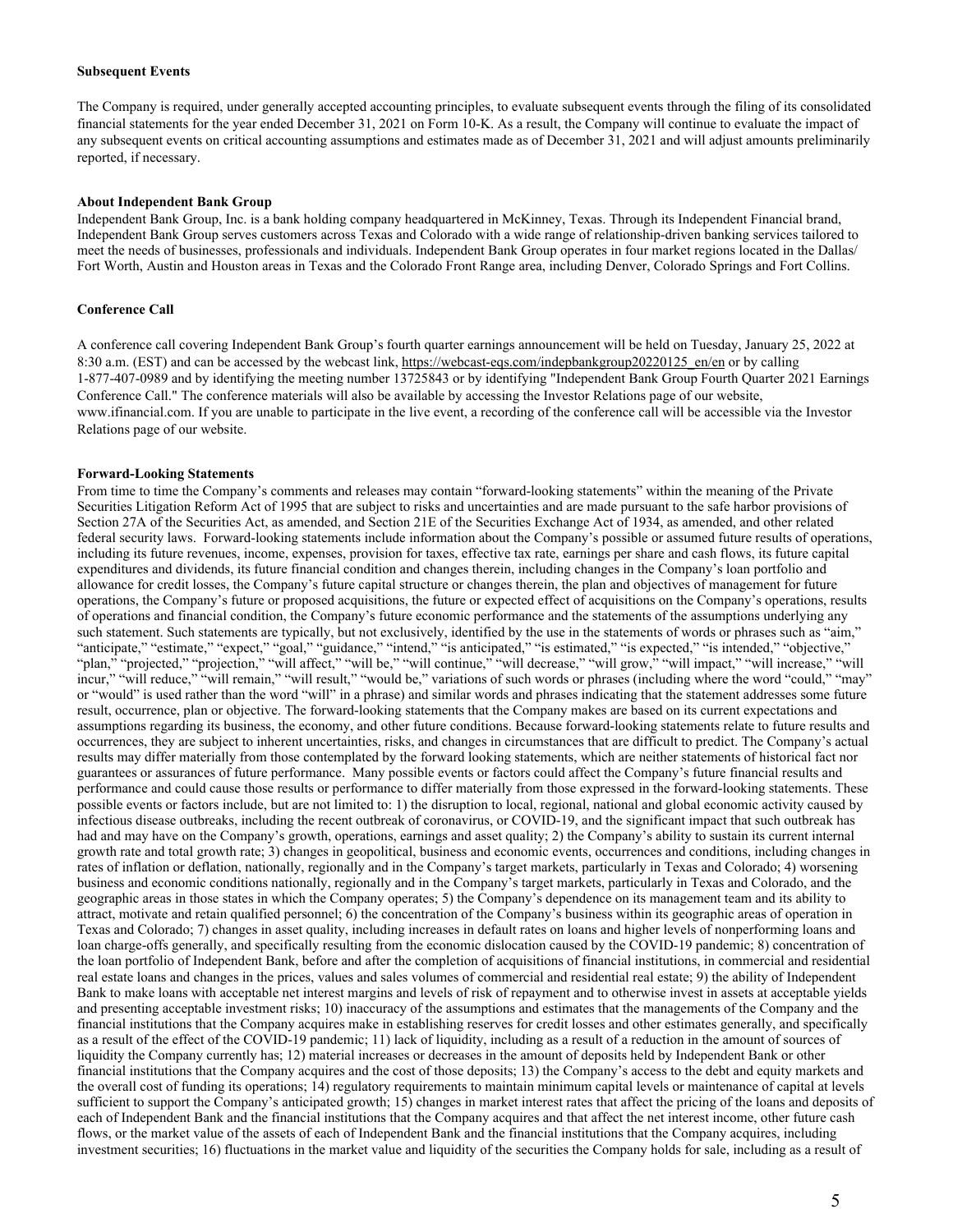changes in market interest rates; 17) effects of competition from a wide variety of local, regional, national and other providers of financial, investment and insurance services; 18) changes in economic and market conditions, including the economic dislocation resulting from the COVID-19 pandemic, that affect the amount and value of the assets of Independent Bank and of financial institutions that the Company acquires; 19) the institution and outcome of, and costs associated with, litigation and other legal proceedings against one or more of the Company, Independent Bank and financial institutions that the Company acquires or to which any of such entities is subject; 20) the occurrence of market conditions adversely affecting the financial industry generally, including the economic dislocation resulting from the COVID-19 pandemic; 21) the impact of recent and future legislative regulatory changes, including changes in banking, securities, and tax laws and regulations and their application by the Company's regulators, and changes in federal government policies, as well as regulatory requirements applicable to, and resulting from regulatory supervision of, the Company and Independent Bank as a financial institution with total assets greater than \$10 billion; 22) changes in accounting policies, practices, principles and guidelines, as may be adopted by the bank regulatory agencies, the Financial Accounting Standards Board, the SEC and the Public Company Accounting Oversight Board, as the case may be; 23) governmental monetary and fiscal policies, including changes resulting from the implementation of the new Current Expected Credit Loss accounting standard; 24) changes in the scope and cost of FDIC insurance and other coverage; 25) the effects of war or other conflicts, acts of terrorism (including cyber attacks) or other catastrophic events, including natural disasters such as storms, droughts, tornadoes, hurricanes and flooding, that may affect general economic conditions; 26) the Company's actual cost savings resulting from previous or future acquisitions are less than expected, the Company is unable to realize those cost savings as soon as expected, or the Company incurs additional or unexpected costs; 27) the Company's revenues after previous or future acquisitions are less than expected; 28) the liquidity of, and changes in the amounts and sources of liquidity available to the Company, before and after the acquisition of any financial institutions that the Company acquires; 29) deposit attrition, operating costs, customer loss and business disruption before and after the Company completed acquisitions, including, without limitation, difficulties in maintaining relationships with employees, may be greater than the Company expected; 30) the effects of the combination of the operations of financial institutions that the Company has acquired in the recent past or may acquire in the future with the Company's operations and the operations of Independent Bank, the effects of the integration of such operations being unsuccessful, and the effects of such integration being more difficult, time consuming, or costly than expected or not yielding the cost savings the Company expects; 31) the impact of investments that the Company or Independent Bank may have made or may make and the changes in the value of those investments; 32) the quality of the assets of financial institutions and companies that the Company has acquired in the recent past or may acquire in the future being different than it determined or determine in its due diligence investigation in connection with the acquisition of such financial institutions and any inadequacy of credit loss reserves relating to, and exposure to unrecoverable losses on, loans acquired; 33) the Company's ability to continue to identify acquisition targets and successfully acquire desirable financial institutions to sustain its growth, to expand its presence in the Company's markets and to enter new markets; 34) general business and economic conditions in the Company's markets change or are less favorable than expected generally, and specifically as a result of the COVID-19 pandemic; 35) changes occur in business conditions and inflation generally, and specifically as a result of the COVID-19 pandemic; 36) an increase in the rate of personal or commercial customers' bankruptcies generally, and specifically as a result of the COVID-19 pandemic; 37) technology-related changes are harder to make or are more expensive than expected; 38) attacks on the security of, and breaches of, the Company's and Independent Bank's digital information systems, the costs the Company or Independent Bank incur to provide security against such attacks and any costs and liability the Company or Independent Bank incurs in connection with any breach of those systems; 39) the potential impact of technology and "FinTech" entities on the banking industry generally; 40) the other factors that are described or referenced in Part I, Item 1A, of the Company's Annual Report on Form 10-K filed with the SEC on March 1, 2021, the Company's Quarterly Reports on Form 10-Q, in each case under the caption "Risk Factors"; and 41) other economic, competitive, governmental, regulatory, technological and geopolitical factors affecting the Company's operations, pricing and services. The Company urges you to consider all of these risks, uncertainties and other factors carefully in evaluating all such forward-looking statements made by the Company. As a result of these and other matters, including changes in facts, assumptions not being realized or other factors, the actual results relating to the subject matter of any forward-looking statement may differ materially from the anticipated results expressed or implied in that forward-looking statement. Any forward-looking statement made in this prospectus or made by the Company in any report, filing, document or information incorporated by reference in this prospectus, speaks only as of the date on which it is made. The Company undertakes no obligation to update any such forward-looking statement, whether as a result of new information, future developments or otherwise, except as may be required by law. A forward-looking statement may include a statement of the assumptions or bases underlying the forward-looking statement. The Company believes that these assumptions or bases have been chosen in good faith and that they are reasonable. However, the Company cautions you that assumptions as to future occurrences or results almost always vary from actual future occurrences or results, and the differences between assumptions and actual occurrences and results can be material. Therefore, the Company cautions you not to place undue reliance on the forward-looking statements contained in this prospectus or incorporated by reference herein.

#### **Non-GAAP Financial Measures**

In addition to results presented in accordance with GAAP, this press release contains certain non-GAAP financial measures. These measures and ratios include "adjusted net income," "adjusted earnings," "tangible book value," "tangible book value per common share," "adjusted efficiency ratio," "tangible common equity to tangible assets," "adjusted net interest margin," "return on tangible equity," "adjusted return on average assets" and "adjusted return on average equity" and are supplemental measures that are not required by, or are not presented in accordance with, accounting principles generally accepted in the United States. We consider the use of select non-GAAP financial measures and ratios to be useful for financial operational decision making and useful in evaluating period-to-period comparisons. We believe that these non-GAAP financial measures provide meaningful supplemental information regarding our performance by excluding certain expenditures or assets that we believe are not indicative of our primary business operating results. We believe that management and investors benefit from referring to these non-GAAP financial measures in assessing our performance and when planning, forecasting, analyzing and comparing past, present and future periods.

We believe that these measures provide useful information to management and investors that is supplementary to our financial condition, results of operations and cash flows computed in accordance with GAAP; however we acknowledge that our financial measures have a number of limitations relative to GAAP financial measures. Certain non-GAAP financial measures exclude items of income, expenditures, expenses, assets, or liabilities, including provisions for credit losses and the effect of goodwill, other intangible assets and income from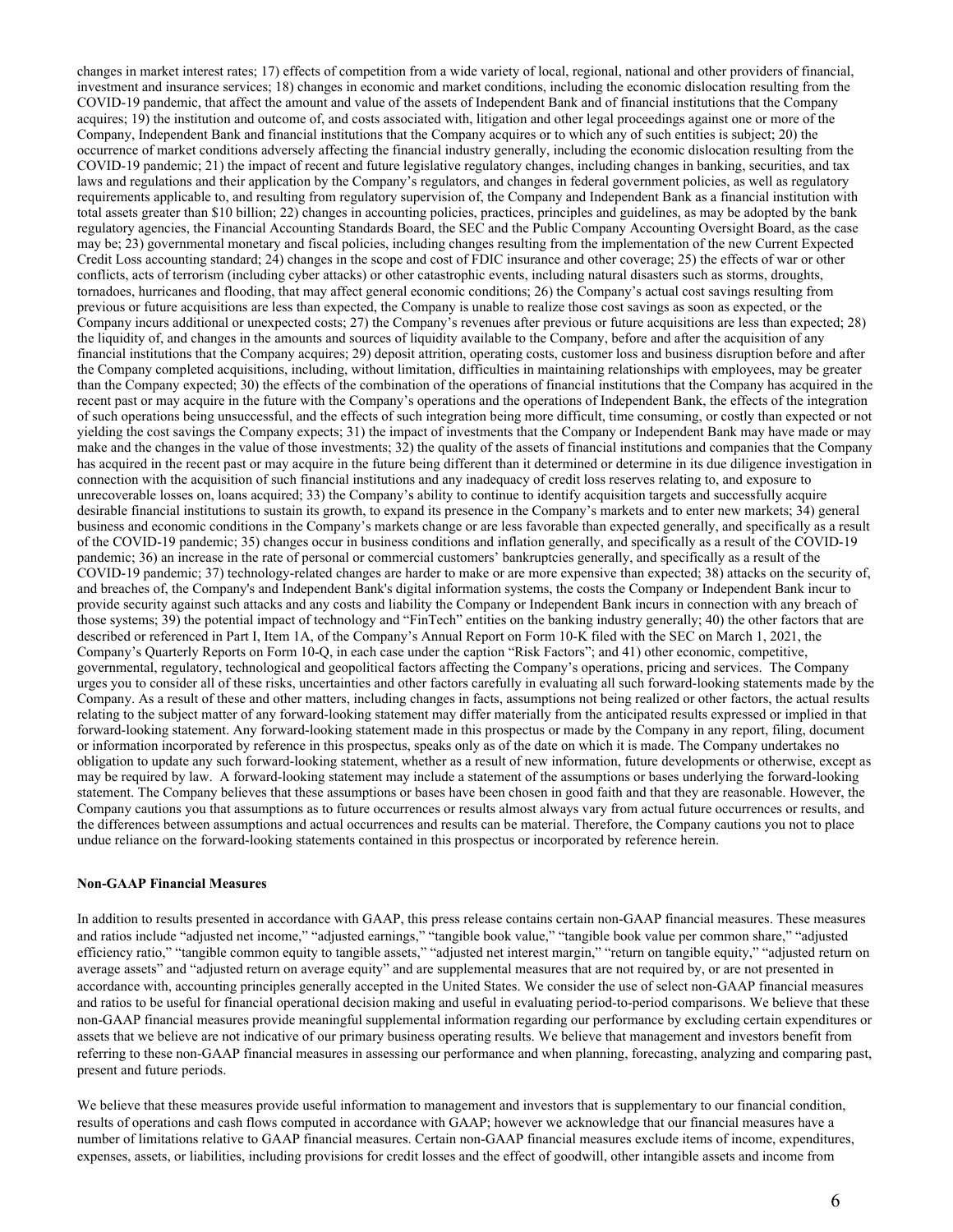accretion on acquired loans arising from purchase accounting adjustments, that we believe cause certain aspects of our results of operations or financial condition to be not indicative of our primary operating results. All of these items significantly impact our financial statements. Additionally, the items that we exclude in our adjustments are not necessarily consistent with the items that our peers may exclude from their results of operations and key financial measures and therefore may limit the comparability of similarly named financial measures and ratios. We compensate for these limitations by providing the equivalent GAAP measures whenever we present the non-GAAP financial measures and by including a reconciliation of the impact of the components adjusted for in the non-GAAP financial measure so that both measures and the individual components may be considered when analyzing our performance.

A reconciliation of our non-GAAP financial measures to the comparable GAAP financial measures is included at the end of the financial statements tables.

#### **CONTACTS:**

#### **Analysts/Investors:**

Paul Langdale Executive Vice President, Corporate Development & Strategy (972) 562-9004 Paul.Langdale@ifinancial.com

Michelle Hickox Executive Vice President, Chief Financial Officer (972) 562-9004 Michelle.Hickox@ifinancial.com

#### **Media:**

Schwinn Feng Executive Vice President, Chief Marketing Officer (469) 301-2706 Schwinn.Feng@ifinancial.com

Source: Independent Bank Group, Inc.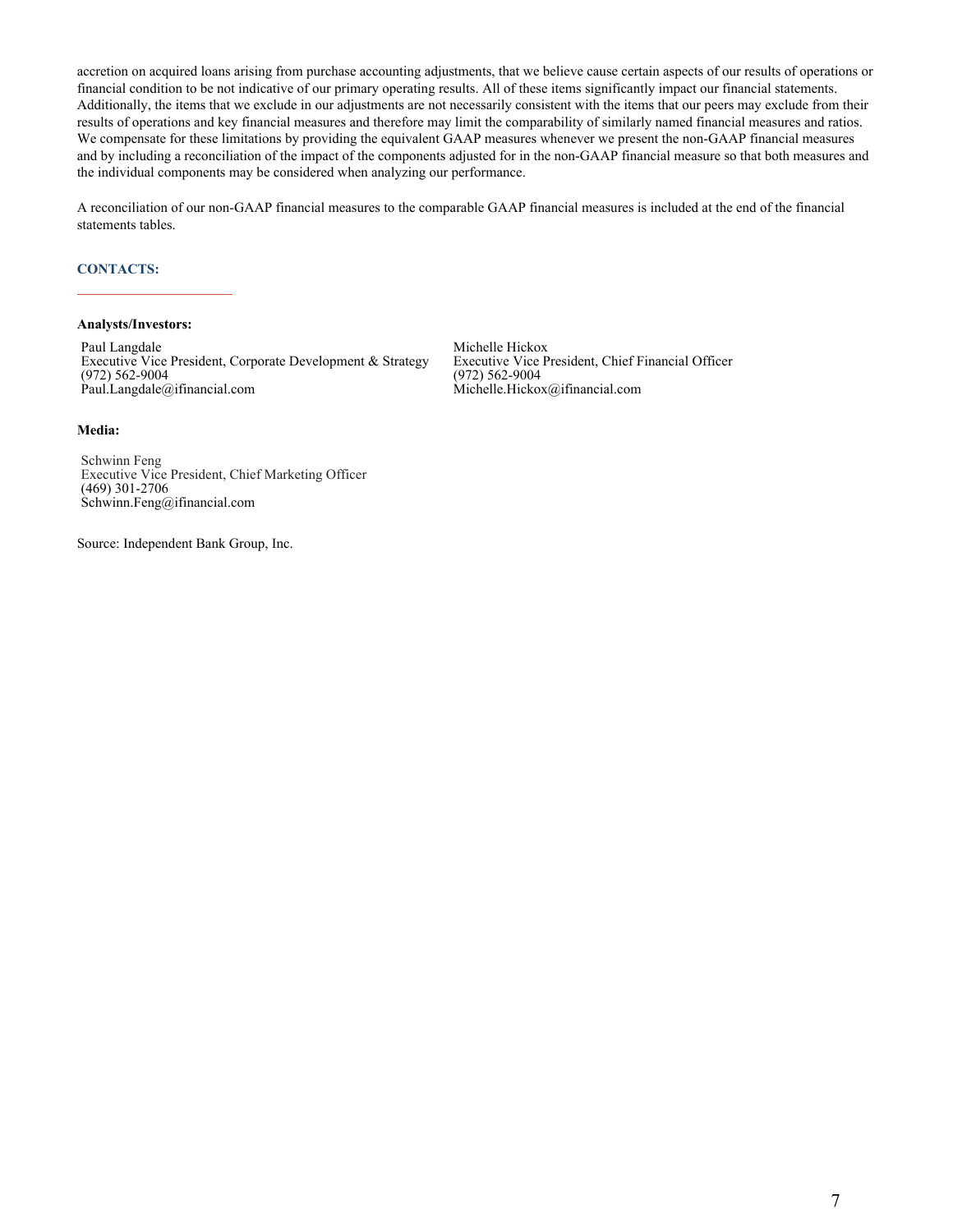# Independent Bank Group, Inc. and Subsidiaries Consolidated Financial Data Three Months Ended December 31, 2021, September 30, 2021, June 30, 2021, March 31, 2021 and December 31, 2020 (Dollars in thousands, except for share data)

r

(Unaudited)

|                                                            |             |                   |              |                    |               | As of and for the Quarter Ended |                    |                |                    |                   |
|------------------------------------------------------------|-------------|-------------------|--------------|--------------------|---------------|---------------------------------|--------------------|----------------|--------------------|-------------------|
|                                                            |             | December 31, 2021 |              | September 30, 2021 |               | June 30, 2021                   |                    | March 31, 2021 |                    | December 31, 2020 |
| <b>Selected Income Statement Data</b>                      |             |                   |              |                    |               |                                 |                    |                |                    |                   |
| Interest income                                            | \$          | 145,954           | <b>S</b>     | 144,032            | -S            | 145,805                         | -S                 | 147,771        | $\mathbf{s}$       | 152,062           |
| Interest expense                                           |             | 13,303            |              | 15,387             |               | 16,508                          |                    | 18,042         |                    | 19,236            |
| Net interest income                                        |             | 132,651           |              | 128,645            |               | 129,297                         |                    | 129,729        |                    | 132,826           |
| Provision for credit losses                                |             |                   |              |                    |               | (6,500)                         |                    | (2,500)        |                    | 3,871             |
| Net interest income after provision for credit losses      |             | 132,651           |              | 128,645            |               | 135,797                         |                    | 132,229        |                    | 128,955           |
| Noninterest income                                         |             | 15,086            |              | 16,896             |               | 15,926                          |                    | 18,609         |                    | 19,912            |
| Noninterest expense                                        |             | 79,908            |              | 80,572             |               | 78,013                          |                    | 75,113         |                    | 75,227            |
| Income tax expense                                         |             | 13,642            |              | 12,629             |               | 15,467                          |                    | 15,745         |                    | 15,366            |
| Net income                                                 |             | 54,187            |              | 52,340             |               | 58,243                          |                    | 59,980         |                    | 58,274            |
| Adjusted net income <sup>(1)</sup>                         |             | 54,995            |              | 52,570             |               | 58,243                          |                    | 60,084         |                    | 58,007            |
|                                                            |             |                   |              |                    |               |                                 |                    |                |                    |                   |
| Per Share Data (Common Stock)                              |             |                   |              |                    |               |                                 |                    |                |                    |                   |
| Earnings:                                                  |             |                   |              |                    |               |                                 |                    |                |                    |                   |
| <b>Basic</b>                                               | $\mathbf S$ | 1.26              | $\mathbf{s}$ | 1.22               | $\mathcal{S}$ | 1.35                            | $\mathbf{\hat{s}}$ | 1.39           | $\mathbf{\hat{s}}$ | 1.35              |
| Diluted                                                    |             | 1.26              |              | 1.21               |               | 1.35                            |                    | 1.39           |                    | 1.35              |
| Adjusted earnings:                                         |             |                   |              |                    |               |                                 |                    |                |                    |                   |
| Basic <sup>(1)</sup>                                       |             | 1.28              |              | 1.22               |               | 1.35                            |                    | 1.39           |                    | 1.34              |
| Diluted <sup>(1)</sup>                                     |             | 1.28              |              | 1.22               |               | 1.35                            |                    | 1.39           |                    | 1.34              |
| Dividends                                                  |             | 0.36              |              | 0.34               |               | 0.32                            |                    | 0.30           |                    | 0.30              |
| Book value                                                 |             | 60.26             |              | 59.77              |               | 58.89                           |                    | 57.72          |                    | 58.31             |
| Tangible book value (1)                                    |             | 35.25             |              | 34.79              |               | 33.98                           |                    | 32.74          |                    | 33.23             |
| Common shares outstanding                                  |             | 42,756,234        |              | 42,941,715         |               | 43,180,607                      |                    | 43, 193, 257   |                    | 43,137,104        |
| Weighted average basic shares outstanding <sup>(2)</sup>   |             | 42,874,182        |              | 43,044,683         |               | 43,188,050                      |                    | 43,178,522     |                    | 43,177,824        |
| Weighted average diluted shares outstanding <sup>(2)</sup> |             | 42,940,354        |              | 43,104,075         |               | 43,247,195                      |                    | 43,222,943     |                    | 43,177,824        |
|                                                            |             |                   |              |                    |               |                                 |                    |                |                    |                   |
| <b>Selected Period End Balance Sheet Data</b>              |             |                   |              |                    |               |                                 |                    |                |                    |                   |
| Total assets                                               | \$          | 18,732,648        | - \$         | 18,918,225         | -S            | 18,447,721                      | \$                 | 18,115,336 \$  |                    | 17,753,476        |
| Cash and cash equivalents                                  |             | 2,608,444         |              | 3,059,826          |               | 2,794,700                       |                    | 2,416,870      |                    | 1,813,987         |
| Securities available for sale                              |             | 2,006,727         |              | 1,781,574          |               | 1,574,435                       |                    | 1,307,957      |                    | 1,153,693         |
| Loans, held for sale                                       |             | 32,124            |              | 31,471             |               | 43,684                          |                    | 57,799         |                    | 82,647            |
| Loans, held for investment (3)(4)                          |             | 11,650,598        |              | 11,463,714         |               | 11,576,332                      |                    | 11,665,058     |                    | 11,622,298        |
| Mortgage warehouse purchase loans                          |             | 788,848           |              | 977,800            |               | 894,324                         |                    | 1,105,699      |                    | 1,453,797         |
| Allowance for credit losses on loans <sup>(3)</sup>        |             | 148,706           |              | 150,281            |               | 154,791                         |                    | 165,827        |                    | 87,820            |
| Goodwill and other intangible assets                       |             | 1,069,511         |              | 1,072,656          |               | 1,075,801                       |                    | 1,078,946      |                    | 1,082,091         |
| Other real estate owned                                    |             |                   |              |                    |               | 475                             |                    | 475            |                    | 475               |
| Noninterest-bearing deposits                               |             | 5,066,588         |              | 4,913,580          |               | 4,634,530                       |                    | 4,466,310      |                    | 4,164,800         |
| Interest-bearing deposits                                  |             | 10,487,320        |              | 10,610,602         |               | 10,429,261                      |                    | 10,337,482     |                    | 10,234,127        |
| Borrowings (other than junior subordinated debentures)     |             | 433,371           |              | 631,697            |               | 681,023                         |                    | 683,350        |                    | 687,175           |
| Junior subordinated debentures                             |             | 54,221            |              | 54,171             |               | 54,122                          |                    | 54,072         |                    | 54,023            |
| Total stockholders' equity                                 |             | 2,576,650         |              | 2,566,693          |               | 2,542,885                       |                    | 2,493,117      |                    | 2,515,371         |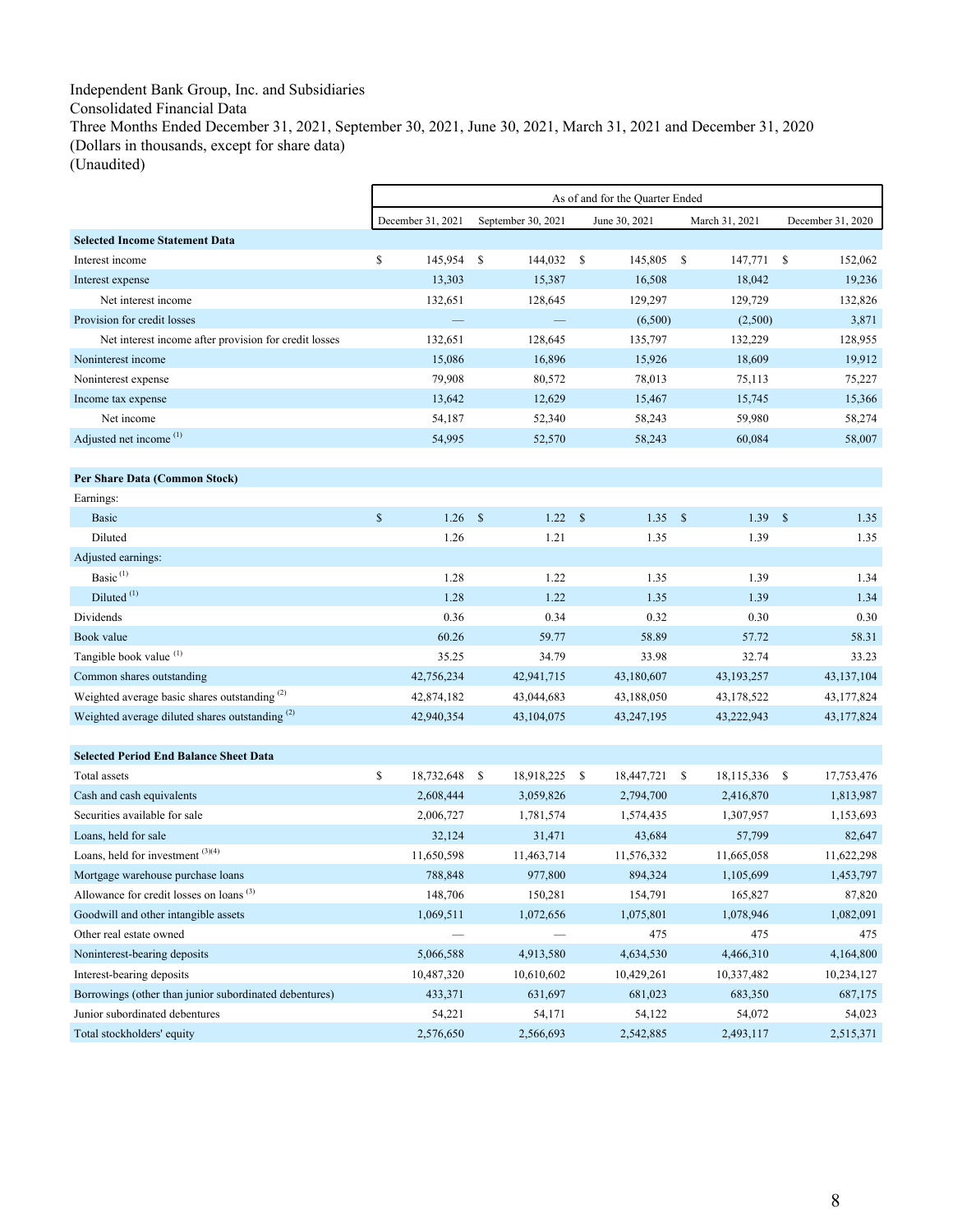# Independent Bank Group, Inc. and Subsidiaries

Consolidated Financial Data

Three Months Ended December 31, 2021, September 30, 2021, June 30, 2021, March 31, 2021 and December 31, 2020 (Dollars in thousands, except for share data)

(Unaudited)

|                                                                                  | As of and for the Quarter Ended |                    |               |                |                   |  |  |  |
|----------------------------------------------------------------------------------|---------------------------------|--------------------|---------------|----------------|-------------------|--|--|--|
|                                                                                  | December 31, 2021               | September 30, 2021 | June 30, 2021 | March 31, 2021 | December 31, 2020 |  |  |  |
| <b>Selected Performance Metrics</b>                                              |                                 |                    |               |                |                   |  |  |  |
| Return on average assets                                                         | $1.11\%$                        | 1.11%              | $1.28 \%$     | 1.37%          | 1.34%             |  |  |  |
| Return on average equity                                                         | 8.35                            | 8.10               | 9.27          | 9.78           | 9.29              |  |  |  |
| Return on tangible equity $(5)$                                                  | 14.30                           | 13.93              | 16.19         | 17.29          | 16.40             |  |  |  |
| Adjusted return on average assets <sup>(1)</sup>                                 | 1.13                            | 1.11               | 1.28          | 1.37           | 1.34              |  |  |  |
| Adjusted return on average equity $(1)$                                          | 8.48                            | 8.13               | 9.27          | 9.80           | 9.24              |  |  |  |
| Adjusted return on tangible equity $(1)(5)$                                      | 14.51                           | 14.00              | 16.19         | 17.32          | 16.33             |  |  |  |
| Net interest margin                                                              | 3.00                            | 3.01               | 3.14          | 3.29           | 3.42              |  |  |  |
| Adjusted net interest margin <sup>(6)</sup>                                      | 3.00                            | 3.01               | 3.14          | 3.29           | 3.40              |  |  |  |
| Efficiency ratio <sup>(7)</sup>                                                  | 51.96                           | 53.20              | 51.55         | 48.52          | 47.19             |  |  |  |
| Adjusted efficiency ratio <sup>(1)</sup>                                         | 51.33                           | 52.99              | 51.48         | 48.39          | 47.16             |  |  |  |
|                                                                                  |                                 |                    |               |                |                   |  |  |  |
| Credit Quality Ratios <sup>(3)(4)(8)</sup>                                       |                                 |                    |               |                |                   |  |  |  |
| Nonperforming assets to total assets                                             | $0.31 \%$                       | 0.44%              | $0.29 \%$     | $0.34 \%$      | $0.29 \%$         |  |  |  |
| Nonperforming loans to total loans held for investment                           | 0.49                            | 0.72               | 0.45          | 0.52           | 0.44              |  |  |  |
| Nonperforming assets to total loans held for investment and<br>other real estate | 0.49                            | 0.72               | 0.46          | 0.52           | 0.45              |  |  |  |
| Allowance for credit losses on loans to nonperforming loans                      | 259.35                          | 181.69             | 294.88        | 274.71         | 170.80            |  |  |  |
| Allowance for credit losses to total loans held for investment                   | 1.28                            | 1.31               | 1.34          | 1.42           | 0.76              |  |  |  |
| Net charge-offs to average loans outstanding (annualized)                        | 0.10                            |                    | 0.13          | 0.01           | 0.11              |  |  |  |
|                                                                                  |                                 |                    |               |                |                   |  |  |  |
| <b>Capital Ratios</b>                                                            |                                 |                    |               |                |                   |  |  |  |
| Estimated common equity Tier 1 capital to risk-weighted assets                   | 11.12 %                         | 11.06 %            | 11.14 %       | 10.94 %        | 10.33 %           |  |  |  |
| Estimated tier 1 capital to average assets                                       | 8.80                            | 8.94               | 9.03          | 9.01           | 9.12              |  |  |  |
| Estimated tier 1 capital to risk-weighted assets                                 | 11.52                           | 11.46              | 11.55         | 11.36          | 10.74             |  |  |  |
| Estimated total capital to risk-weighted assets                                  | 13.67                           | 13.64              | 14.23         | 14.13          | 13.32             |  |  |  |
| Total stockholders' equity to total assets                                       | 13.75                           | 13.57              | 13.78         | 13.76          | 14.17             |  |  |  |
| Tangible common equity to tangible assets $(1)$                                  | 8.53                            | 8.37               | 8.45          | 8.30           | 8.60              |  |  |  |

 $<sup>(1)</sup>$  Non-GAAP financial measure. See reconciliation.</sup>

 $(2)$  Total number of shares includes participating shares (those with dividend rights).

<sup>(3)</sup> On January 1, 2021, the Company adopted the Current Expected Credit Loss (CECL) accounting standard replacing the incurred loss model with an expected credit loss methodology. Due to the adoption of the guidance under the modified retrospective approach, prior periods have not been adjusted and thus may not be comparable. As such, at December 31, 2021, September 30, 2021, June 30, 2021 and March 31, 2021 loans held for investment are disclosed net of deferred fees of \$9,406, \$11,336, \$14,105 and \$15,450, respectively, and nonperforming PCD loans are included in total nonperforming loans.<br><sup>(4)</sup> Loans held for investment excludes mortgage warehouse purchase loans and includes SBA PPP loans of \$112,128, \$

respectively.<br><sup>(5)</sup> Non-GAAP financial measure. Excludes average balance of goodwill and net other intangible assets.

<sup>&</sup>lt;sup>(6)</sup> Non-GAAP financial measure. Prior to the adoption of CECL, excludes unexpected income recognized on credit impaired acquired loans for the quarter ended December 31, 2020 in the amount of \$579.<br><sup>(7)</sup> Efficiency ratio excludes amortization of other intangible assets. See reconciliation of non-GAAP financial measures.

<sup>&</sup>lt;sup>(8)</sup> Credit metrics - Nonperforming assets, which consist of nonperforming loans, OREO and other repossessed assets, totaled \$57,452, \$82,829, \$53,081, \$60,954 and \$52,005, respectively. Nonperforming loans, which consists of nonaccrual loans, loans delinquent 90 days and still accruing interest, and troubled debt restructurings, and prior to the adoption of CECL, excluded loans acquired with deteriorated credit quality (now referred to as PCD loans), totaled \$57,338, \$82,714, \$52,492, \$60,365 and \$51,416, respectively.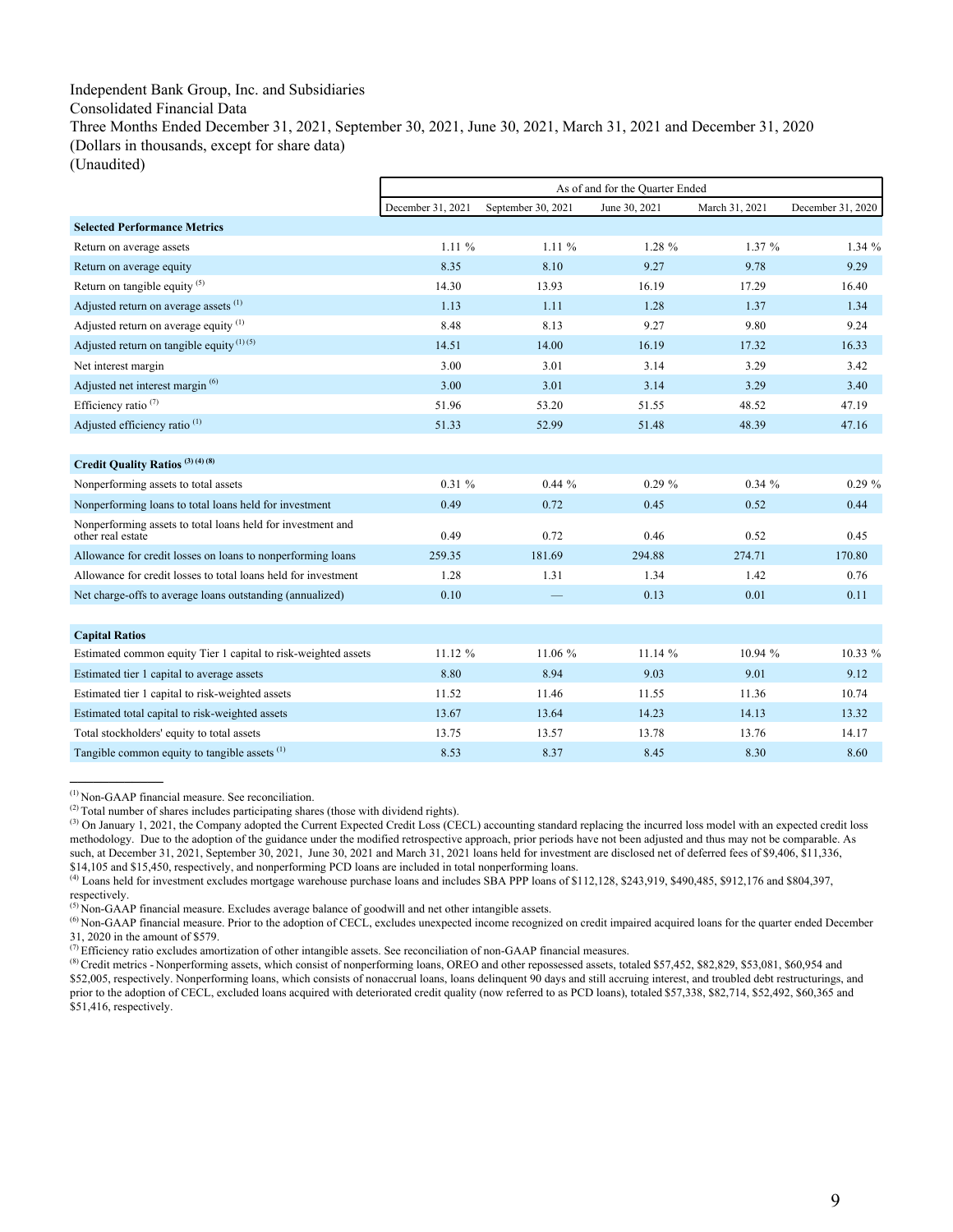Independent Bank Group, Inc. and Subsidiaries Annual Selected Financial Information Years Ended December 31, 2021 and 2020 (Unaudited)

|                                          | <b>Years Ended December 31,</b> |    |            |  |  |
|------------------------------------------|---------------------------------|----|------------|--|--|
|                                          | 2021                            |    | 2020       |  |  |
| Per Share Data                           |                                 |    |            |  |  |
| Net income - basic                       | \$<br>5.22                      | \$ | 4.67       |  |  |
| Net income - diluted                     | 5.21                            |    | 4.67       |  |  |
| Cash dividends                           | 1.32                            |    | 1.05       |  |  |
| Book value                               | 60.26                           |    | 58.31      |  |  |
|                                          |                                 |    |            |  |  |
| <b>Outstanding Shares</b>                |                                 |    |            |  |  |
| Period-end shares                        | 42,756,234                      |    | 43,137,104 |  |  |
| Weighted average shares - basic $^{(1)}$ | 43,070,452                      |    | 43,116,965 |  |  |
| Weighted average shares - diluted $(1)$  | 43,129,237                      |    | 43,116,965 |  |  |
|                                          |                                 |    |            |  |  |
| <b>Selected Annual Ratios</b>            |                                 |    |            |  |  |
| Return on average assets                 | 1.21%                           |    | $1.23\%$   |  |  |
| Return on average equity                 | 8.86                            |    | 8.26       |  |  |
| Net interest margin                      | 3.10                            |    | 3.55       |  |  |
|                                          |                                 |    |            |  |  |

(1) Total number of shares includes participating shares (those with dividend rights).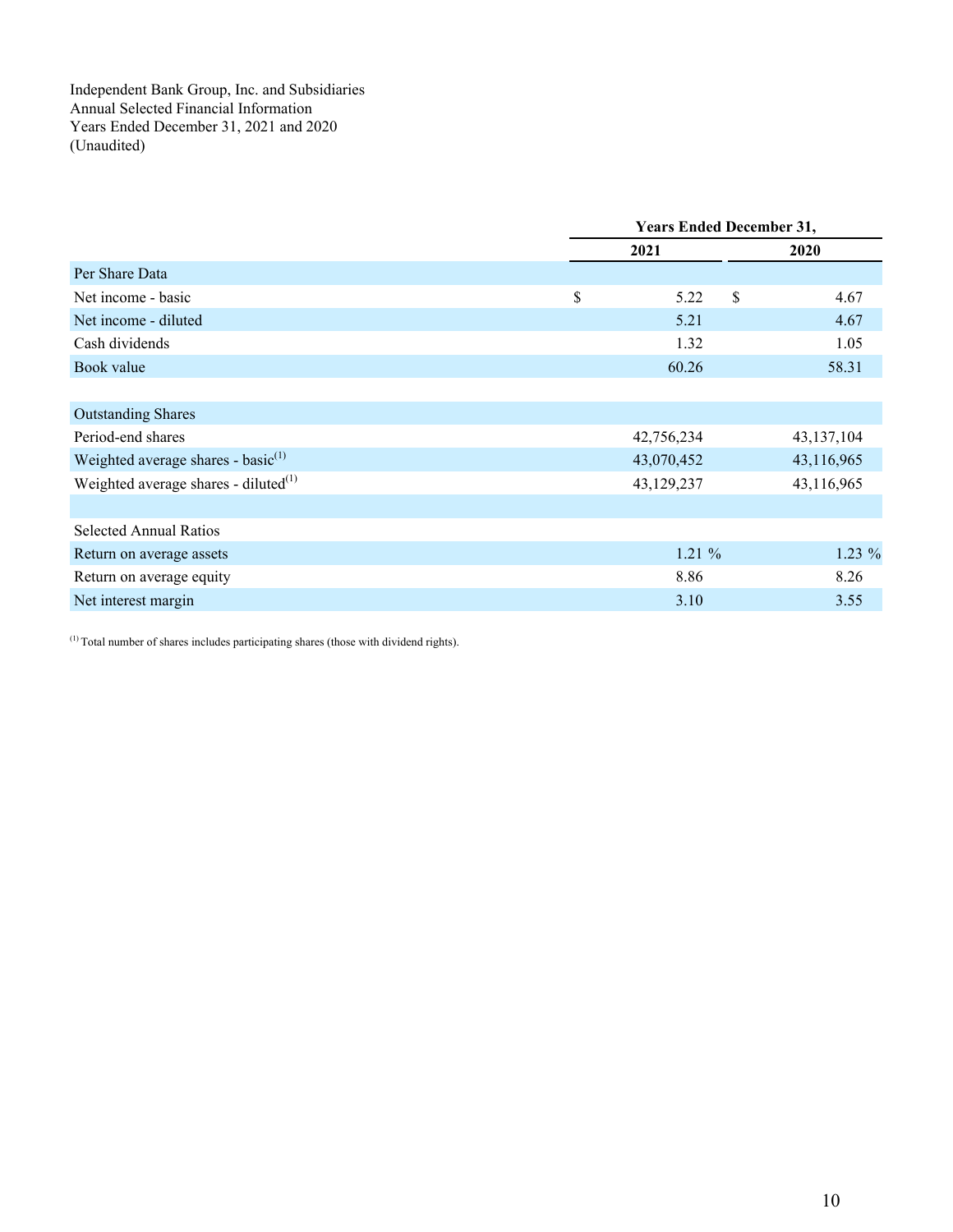Independent Bank Group, Inc. and Subsidiaries Consolidated Statements of Income Three Months and Years Ended December 31, 2021 and 2020 (Dollars in thousands) (Unaudited)

|                                                            |              |                          | Three Months Ended December 31, |                         | <b>Years Ended December 31,</b> |  |  |
|------------------------------------------------------------|--------------|--------------------------|---------------------------------|-------------------------|---------------------------------|--|--|
|                                                            |              | 2021                     | 2020                            | 2021                    | 2020                            |  |  |
| Interest income:                                           |              |                          |                                 |                         |                                 |  |  |
| Interest and fees on loans                                 | \$           | 135,619                  | -S<br>144,437                   | 547,931<br>\$           | 579,085<br>\$                   |  |  |
| Interest on taxable securities                             |              | 6,686                    | 4,651                           | 22,754                  | 19,150                          |  |  |
| Interest on nontaxable securities                          |              | 2,137                    | 2,113                           | 8,344                   | 8,472                           |  |  |
| Interest on interest-bearing deposits and other            |              | 1,512                    | 861                             | 4,533                   | 4,799                           |  |  |
| <b>Total interest income</b>                               |              | 145,954                  | 152,062                         | 583,562                 | 611,506                         |  |  |
| Interest expense:                                          |              |                          |                                 |                         |                                 |  |  |
| Interest on deposits                                       |              | 8,858                    | 14,189                          | 44,199                  | 76,266                          |  |  |
| Interest on FHLB advances                                  |              | 505                      | 541                             | 2,038                   | 4,170                           |  |  |
| Interest on other borrowings                               |              | 3,504                    | 4,054                           | 15,247                  | 12,462                          |  |  |
| Interest on junior subordinated debentures                 |              | 436                      | 452                             | 1,756                   | 2,162                           |  |  |
| <b>Total interest expense</b>                              |              | 13,303                   | 19,236                          | 63,240                  | 95,060                          |  |  |
| Net interest income                                        |              | 132,651                  | 132,826                         | 520,322                 | 516,446                         |  |  |
| Provision for credit losses                                |              |                          | 3,871                           | (9,000)                 | 42,993                          |  |  |
| Net interest income after provision for credit losses      |              | 132,651                  | 128,955                         | 529,322                 | 473,453                         |  |  |
| <b>Noninterest income:</b>                                 |              |                          |                                 |                         |                                 |  |  |
| Service charges on deposit accounts                        |              | 2,712                    | 2,422                           | 9,842                   | 9,303                           |  |  |
| Investment management fees                                 |              | 2,247                    | 1,990                           | 8,586                   | 7,546                           |  |  |
| Mortgage banking revenue                                   |              | 4,443                    | 8,765                           | 23,157                  | 36,491                          |  |  |
| Gain (loss) on sale of loans                               |              | 30                       | (291)                           | 56                      | 356                             |  |  |
| (Loss) gain on sale of other real estate                   |              | <u>in</u>                | (73)                            | 63                      | (36)                            |  |  |
| Gain on sale of securities available for sale              |              | 13                       |                                 | 13                      | 382                             |  |  |
| (Loss) gain on sale and disposal of premises and equipment |              | (243)                    | 59                              | (304)                   | 370                             |  |  |
| Increase in cash surrender value of BOLI                   |              | 1,368                    | 1,340                           | 5,209                   | 5,347                           |  |  |
| Other                                                      |              | 4,516                    | 5,700                           | 19,895                  | 25,304                          |  |  |
| <b>Total noninterest income</b>                            |              | 15,086                   | 19,912                          | 66,517                  | 85,063                          |  |  |
| Noninterest expense:                                       |              |                          |                                 |                         |                                 |  |  |
| Salaries and employee benefits                             |              | 46,268                   | 42,199                          | 180,336                 | 157,540                         |  |  |
| Occupancy                                                  |              | 9,972                    | 10,078                          | 40,688                  | 39,210                          |  |  |
| Communications and technology                              |              | 5,759                    | 5,920                           | 22,355                  | 23,113                          |  |  |
| FDIC assessment                                            |              | 1,366                    | 1,574                           | 5,865                   | 6,912                           |  |  |
| Advertising and public relations                           |              | 217                      | 451                             | 1,097                   | 2,416                           |  |  |
| Other real estate owned expenses, net                      |              |                          | 28                              | $\overline{4}$          | 487                             |  |  |
| Impairment of other real estate                            |              | $\overline{\phantom{a}}$ |                                 |                         | 784                             |  |  |
| Amortization of other intangible assets                    |              | 3,145                    | 3,145                           | 12,580                  | 12,671                          |  |  |
| Professional fees                                          |              | 3,558                    | 3,364                           | 15,530                  | 12,630                          |  |  |
| Acquisition expense, including legal                       |              |                          |                                 |                         | 16,225                          |  |  |
| Other                                                      |              | 9,623                    | 8,468                           | 35,151                  | 34,146                          |  |  |
| <b>Total noninterest expense</b>                           |              | 79,908                   | 75,227                          | 313,606                 | 306,134                         |  |  |
| <b>Income before taxes</b>                                 |              | 67,829                   | 73,640                          | 282,233                 | 252,382                         |  |  |
| Income tax expense                                         |              | 13,642                   | 15,366                          | 57,483                  | 51,173                          |  |  |
| Net income                                                 | $\mathbb{S}$ | 54,187                   | \$<br>58,274                    | $\mathbb{S}$<br>224,750 | \$<br>201,209                   |  |  |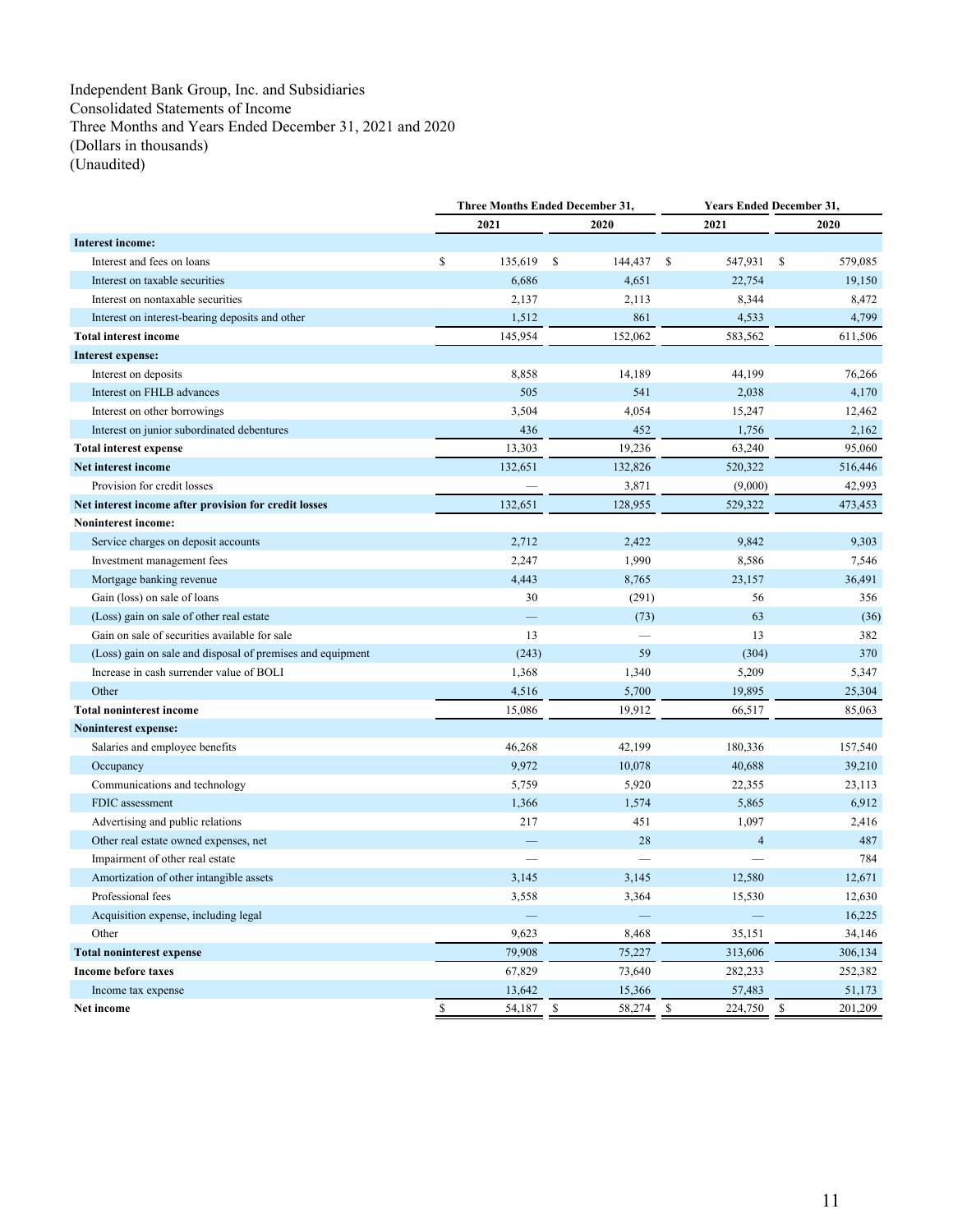Independent Bank Group, Inc. and Subsidiaries Consolidated Balance Sheets As of December 31, 2021 and 2020 (Dollars in thousands) (Unaudited)

|                                                                                          |             | December 31, |               |            |  |  |
|------------------------------------------------------------------------------------------|-------------|--------------|---------------|------------|--|--|
| <b>Assets</b>                                                                            |             | 2021         |               | 2020       |  |  |
| Cash and due from banks                                                                  | $\$$        | 243,926      | $\mathcal{S}$ | 250,485    |  |  |
| Interest-bearing deposits in other banks                                                 |             | 2,364,518    |               | 1,563,502  |  |  |
| Cash and cash equivalents                                                                |             | 2,608,444    |               | 1,813,987  |  |  |
| Certificates of deposit held in other banks                                              |             | 3,245        |               | 4,482      |  |  |
| Securities available for sale, at fair value                                             |             | 2,006,727    |               | 1,153,693  |  |  |
| Loans held for sale (includes \$28,249 and \$71,769 carried at fair value, respectively) |             | 32,124       |               | 82,647     |  |  |
| Loans, net of allowance for credit losses of \$148,706 and \$87,820, respectively        |             | 12,290,740   |               | 12,978,238 |  |  |
| Premises and equipment, net                                                              |             | 308,023      |               | 249,467    |  |  |
| Other real estate owned                                                                  |             |              |               | 475        |  |  |
| Federal Home Loan Bank (FHLB) of Dallas stock and other restricted stock                 |             | 21,573       |               | 20,305     |  |  |
| Bank-owned life insurance (BOLI)                                                         |             | 235,637      |               | 220,428    |  |  |
| Deferred tax asset                                                                       |             | 26,178       |               | 3,933      |  |  |
| Goodwill                                                                                 |             | 994,021      |               | 994,021    |  |  |
| Other intangible assets, net                                                             |             | 75,490       |               | 88,070     |  |  |
| Other assets                                                                             |             | 130,446      |               | 143,730    |  |  |
| <b>Total assets</b>                                                                      | S           | 18,732,648   | -\$           | 17,753,476 |  |  |
|                                                                                          |             |              |               |            |  |  |
| <b>Liabilities and Stockholders' Equity</b>                                              |             |              |               |            |  |  |
| Deposits:                                                                                |             |              |               |            |  |  |
| Noninterest-bearing                                                                      | \$          | 5,066,588    | \$            | 4,164,800  |  |  |
| Interest-bearing                                                                         |             | 10,487,320   |               | 10,234,127 |  |  |
| <b>Total deposits</b>                                                                    |             | 15,553,908   |               | 14,398,927 |  |  |
| FHLB advances                                                                            |             | 150,000      |               | 375,000    |  |  |
| Other borrowings                                                                         |             | 283,371      |               | 312,175    |  |  |
| Junior subordinated debentures                                                           |             | 54,221       |               | 54,023     |  |  |
| Other liabilities                                                                        |             | 114,498      |               | 97,980     |  |  |
| <b>Total liabilities</b>                                                                 |             | 16,155,998   |               | 15,238,105 |  |  |
| Commitments and contingencies                                                            |             |              |               |            |  |  |
| <b>Stockholders' equity:</b>                                                             |             |              |               |            |  |  |
| Preferred stock (0 and 0 shares outstanding, respectively)                               |             |              |               |            |  |  |
| Common stock (42,756,234 and 43,137,104 shares outstanding, respectively)                |             | 428          |               | 431        |  |  |
| Additional paid-in capital                                                               |             | 1,945,497    |               | 1,934,807  |  |  |
| Retained earnings                                                                        |             | 625,484      |               | 543,800    |  |  |
| Accumulated other comprehensive income                                                   |             | 5,241        |               | 36,333     |  |  |
| Total stockholders' equity                                                               |             | 2,576,650    |               | 2,515,371  |  |  |
| Total liabilities and stockholders' equity                                               | $\mathbb S$ | 18,732,648   | \$            | 17,753,476 |  |  |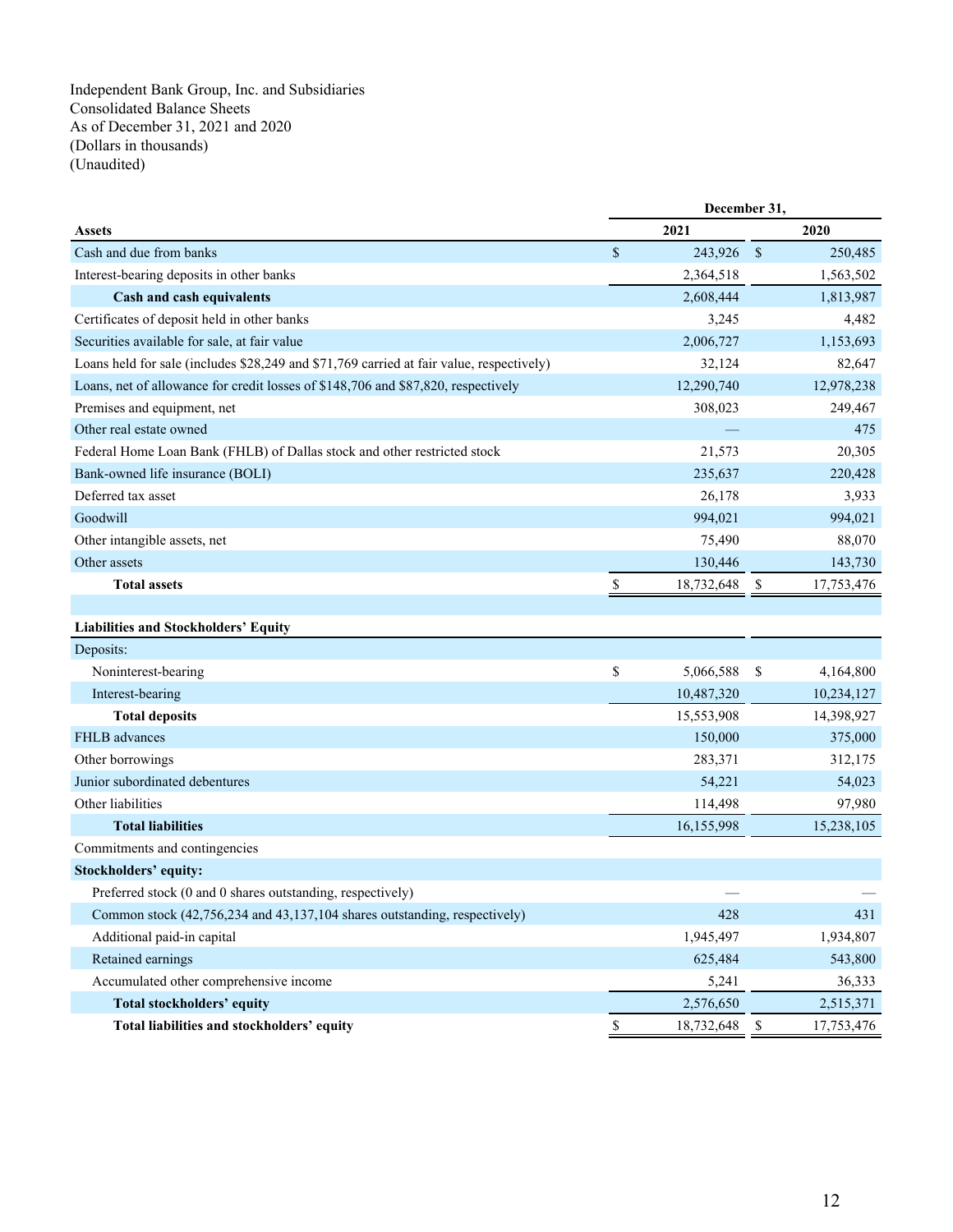# Independent Bank Group, Inc. and Subsidiaries Consolidated Average Balance Sheet Amounts, Interest Earned and Yield Analysis Three Months Ended December 31, 2021 and 2020 (Dollars in thousands) (Unaudited)

The analysis below shows average interest-earning assets and interest-bearing liabilities together with the average yield on the interest-earning assets and the average cost of the interest-bearing liabilities for the periods presented.

|                                                                           |                                          |            |                 |                               | <b>Three Months Ended December 31,</b>   |              |                 |                      |
|---------------------------------------------------------------------------|------------------------------------------|------------|-----------------|-------------------------------|------------------------------------------|--------------|-----------------|----------------------|
|                                                                           |                                          |            | 2021            |                               |                                          |              | 2020            |                      |
|                                                                           | Average<br>Outstanding<br><b>Balance</b> |            | <b>Interest</b> | Yield/<br>Rate <sup>(4)</sup> | Average<br>Outstanding<br><b>Balance</b> |              | <b>Interest</b> | Yield/<br>Rate $(4)$ |
| Interest-earning assets:                                                  |                                          |            |                 |                               |                                          |              |                 |                      |
| Loans <sup>(1)</sup>                                                      | \$                                       | 12,294,835 | \$135,619       |                               | 4.38 % \$12,889,298                      |              | \$144,437       | 4.46 %               |
| Taxable securities                                                        |                                          | 1,493,924  | 6,686           | 1.78                          | 776,138                                  |              | 4,651           | 2.38                 |
| Nontaxable securities                                                     |                                          | 376,368    | 2,137           | 2.25                          | 348,706                                  |              | 2,113           | 2.41                 |
| Interest bearing deposits and other                                       |                                          | 3,370,591  | 1,512           | 0.18                          | 1,438,835                                |              | 861             | 0.24                 |
| <b>Total interest-earning assets</b>                                      |                                          | 17,535,718 | 145,954         | 3.30                          | 15,452,977                               |              | 152,062         | 3.91                 |
| Noninterest-earning assets                                                |                                          | 1,839,196  |                 |                               | 1,799,134                                |              |                 |                      |
| <b>Total assets</b>                                                       | \$                                       | 19,374,914 |                 |                               | 17,252,111                               |              |                 |                      |
| <b>Interest-bearing liabilities:</b>                                      |                                          |            |                 |                               |                                          |              |                 |                      |
| Checking accounts                                                         | \$                                       | 6,375,607  | \$<br>4,850     | $0.30 \%$ \$                  | 5,001,394                                | $\mathbb{S}$ | 5,715           | $0.45 \%$            |
| Savings accounts                                                          |                                          | 749,412    | 223             | 0.12                          | 650,736                                  |              | 272             | 0.17                 |
| Money market accounts                                                     |                                          | 2,616,661  | 2,625           | 0.40                          | 2,645,792                                |              | 4,375           | 0.66                 |
| Certificates of deposit                                                   |                                          | 1,147,917  | 1,160           | 0.40                          | 1,467,194                                |              | 3,827           | 1.04                 |
| <b>Total deposits</b>                                                     |                                          | 10,889,597 | 8,858           | 0.32                          | 9,765,116                                |              | 14,189          | 0.58                 |
| FHLB advances                                                             |                                          | 347,826    | 505             | 0.58                          | 375,000                                  |              | 541             | 0.57                 |
| Other borrowings                                                          |                                          | 274,767    | 3,504           | 5.06                          | 308,429                                  |              | 4,054           | 5.23                 |
| Junior subordinated debentures                                            |                                          | 54,204     | 436             | 3.19                          | 54,005                                   |              | 452             | 3.33                 |
| <b>Total interest-bearing liabilities</b>                                 |                                          | 11,566,394 | 13,303          | 0.46                          | 10,502,550                               |              | 19,236          | 0.73                 |
| Noninterest-bearing checking accounts                                     |                                          | 5,106,155  |                 |                               | 4,150,325                                |              |                 |                      |
| Noninterest-bearing liabilities                                           |                                          | 127,991    |                 |                               | 102,918                                  |              |                 |                      |
| Stockholders' equity                                                      |                                          | 2,574,374  |                 |                               | 2,496,318                                |              |                 |                      |
| <b>Total liabilities and equity</b>                                       | \$                                       | 19,374,914 |                 |                               | \$17,252,111                             |              |                 |                      |
| Net interest income                                                       |                                          |            | \$<br>132,651   |                               |                                          |              | \$132,826       |                      |
| Interest rate spread                                                      |                                          |            |                 | 2.84 %                        |                                          |              |                 | 3.18 %               |
| Net interest margin <sup>(2)</sup>                                        |                                          |            |                 | 3.00                          |                                          |              |                 | 3.42                 |
| Net interest income and margin (tax equivalent<br>basis) $^{(3)}$         |                                          |            | \$<br>133,681   | 3.02                          |                                          |              | \$133,798       | 3.44                 |
| Average interest-earning assets to interest-bearing<br><b>liabilities</b> |                                          |            |                 | 151.61                        |                                          |              |                 | 147.14               |

<sup>(1)</sup> Average loan balances include nonaccrual loans.

<sup>&</sup>lt;sup>(2)</sup> Net interest margins for the periods presented represent: (i) the difference between interest income on interest-earning assets and the interest expense on

interest-bearing liabilities, divided by (ii) average interest-earning assets for the period.

 $(3)$  A tax-equivalent adjustment has been computed using a federal income tax rate of 21%.

<sup>(4)</sup> Yield and rates for the three month periods are annualized.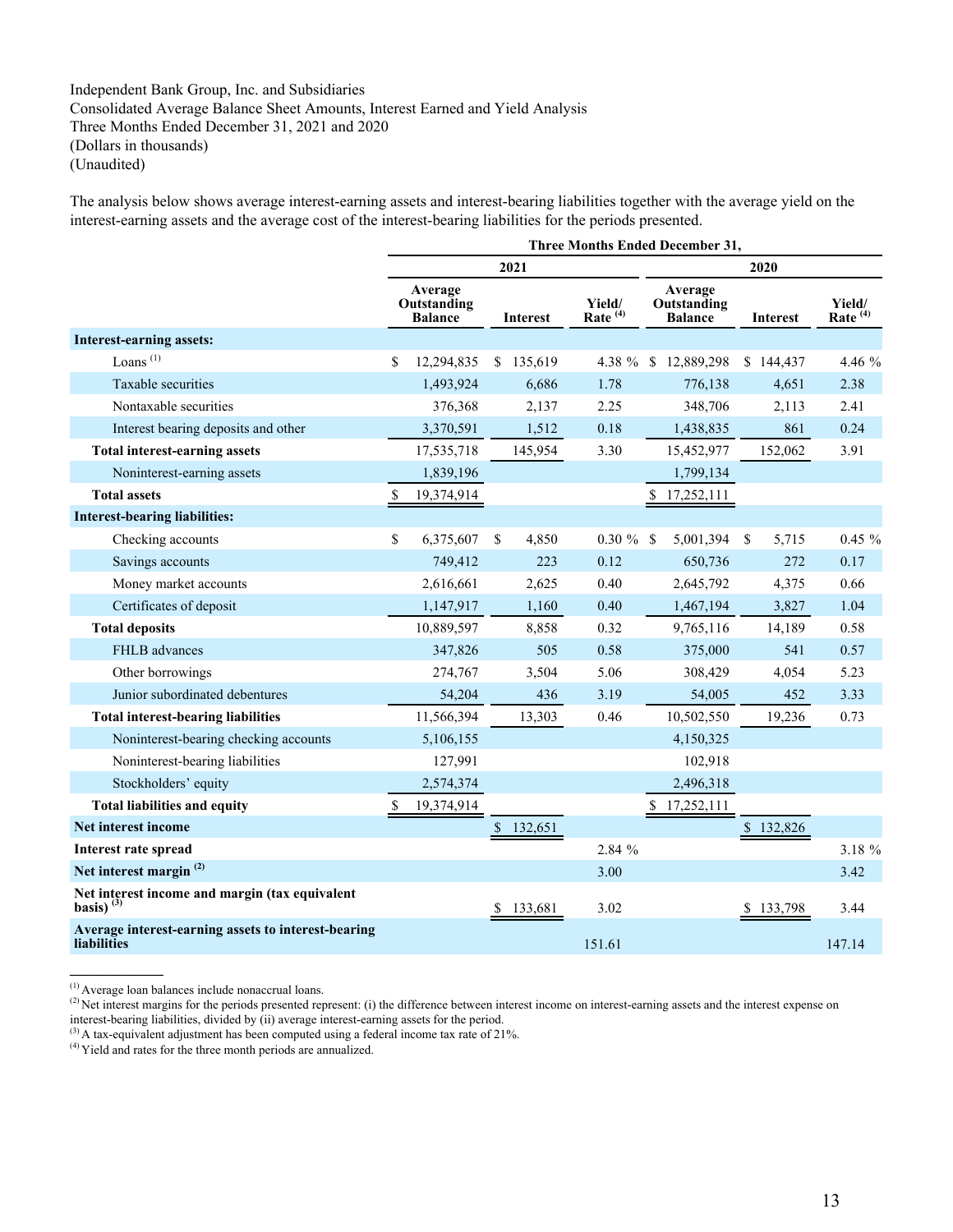# Independent Bank Group, Inc. and Subsidiaries Consolidated Average Balance Sheet Amounts, Interest Earned and Yield Analysis For The Years Ended December 31, 2021 and 2020 (Dollars in thousands) (Unaudited)

The analysis below shows average interest-earning assets and interest-bearing liabilities together with the average yield on the interest-earning assets and the average cost of the interest-bearing liabilities for the periods presented.

|                                                                     |                                          |               |                 |                |                                          | For The Years Ended December 31, |    |           |                |  |
|---------------------------------------------------------------------|------------------------------------------|---------------|-----------------|----------------|------------------------------------------|----------------------------------|----|-----------|----------------|--|
|                                                                     |                                          |               | 2021            |                |                                          |                                  |    | 2020      |                |  |
|                                                                     | Average<br>Outstanding<br><b>Balance</b> |               | <b>Interest</b> | Yield/<br>Rate | Average<br>Outstanding<br><b>Balance</b> |                                  |    | Interest  | Yield/<br>Rate |  |
| <b>Interest-earning assets:</b>                                     |                                          |               |                 |                |                                          |                                  |    |           |                |  |
| Loans <sup>(1)</sup>                                                | \$<br>12,501,641                         |               | \$ 547,931      |                |                                          | 4.38 % \$ 12,329,965             |    | \$579,085 | 4.70 %         |  |
| Taxable securities                                                  | 1,204,153                                |               | 22,754          | 1.89           |                                          | 749,273                          |    | 19,150    | 2.56           |  |
| Nontaxable securities                                               | 358,261                                  |               | 8,344           | 2.33           |                                          | 344,609                          |    | 8,472     | 2.46           |  |
| Interest bearing deposits and other                                 | 2,693,812                                |               | 4,533           | 0.17           |                                          | 1,141,164                        |    | 4,799     | 0.42           |  |
| <b>Total interest-earning assets</b>                                | 16,757,867                               |               | 583,562         | 3.48           |                                          | 14,565,011                       |    | 611,506   | 4.20           |  |
| Noninterest-earning assets                                          | 1,800,301                                |               |                 |                |                                          | 1,792,725                        |    |           |                |  |
| <b>Total assets</b>                                                 | \$<br>18,558,168                         |               |                 |                | \$                                       | 16,357,736                       |    |           |                |  |
| <b>Interest-bearing liabilities:</b>                                |                                          |               |                 |                |                                          |                                  |    |           |                |  |
| Checking accounts                                                   | \$<br>5,967,655                          | <sup>\$</sup> | 22,615          | $0.38 \%$ \$   |                                          | 4,577,137                        | S. | 28,244    | $0.62 \%$      |  |
| Savings accounts                                                    | 711,401                                  |               | 1,034           | 0.15           |                                          | 607,996                          |    | 1,067     | 0.18           |  |
| Money market accounts                                               | 2,584,386                                |               | 13,580          | 0.53           |                                          | 2,368,980                        |    | 21,089    | 0.89           |  |
| Certificates of deposit                                             | 1,269,736                                |               | 6,970           | 0.55           |                                          | 1,645,014                        |    | 25,866    | 1.57           |  |
| <b>Total deposits</b>                                               | 10,533,178                               |               | 44,199          | 0.42           |                                          | 9,199,127                        |    | 76,266    | 0.83           |  |
| FHLB advances                                                       | 362,192                                  |               | 2,038           | 0.56           |                                          | 613,251                          |    | 4,170     | 0.68           |  |
| Other borrowings                                                    | 294,138                                  |               | 15,247          | 5.18           |                                          | 224,489                          |    | 12,462    | 5.55           |  |
| Junior subordinated debentures                                      | 54,130                                   |               | 1,756           | 3.24           |                                          | 53,931                           |    | 2,162     | 4.01           |  |
| <b>Total interest-bearing liabilities</b>                           | 11,243,638                               |               | 63,240          | 0.56           |                                          | 10,090,798                       |    | 95,060    | 0.94           |  |
| Noninterest-bearing checking accounts                               | 4,675,667                                |               |                 |                |                                          | 3,736,230                        |    |           |                |  |
| Noninterest-bearing liabilities                                     | 102,205                                  |               |                 |                |                                          | 95,234                           |    |           |                |  |
| Stockholders' equity                                                | 2,536,658                                |               |                 |                |                                          | 2,435,474                        |    |           |                |  |
| <b>Total liabilities and equity</b>                                 | \$<br>18,558,168                         |               |                 |                |                                          | \$16,357,736                     |    |           |                |  |
| Net interest income                                                 |                                          |               | \$520,322       |                |                                          |                                  |    | \$516,446 |                |  |
| Interest rate spread                                                |                                          |               |                 | 2.92 %         |                                          |                                  |    |           | 3.26 %         |  |
| Net interest margin <sup>(2)</sup>                                  |                                          |               |                 | 3.10           |                                          |                                  |    |           | 3.55           |  |
| Net interest income and margin (tax equivalent<br>basis) $^{(3)}$   |                                          | S.            | 524,260         | 3.13           |                                          |                                  |    | \$520,274 | 3.57           |  |
| Average interest-earning assets to interest-<br>bearing liabilities |                                          |               |                 | 149.04         |                                          |                                  |    |           | 144.34         |  |

(1) Average loan balances include nonaccrual loans.

<sup>&</sup>lt;sup>(2)</sup> Net interest margins for the periods presented represent: (i) the difference between interest income on interest-earning assets and the interest expense on

interest-bearing liabilities, divided by (ii) average interest-earning assets for the period.

 $(3)$  A tax-equivalent adjustment has been computed using a federal income tax rate of 21%.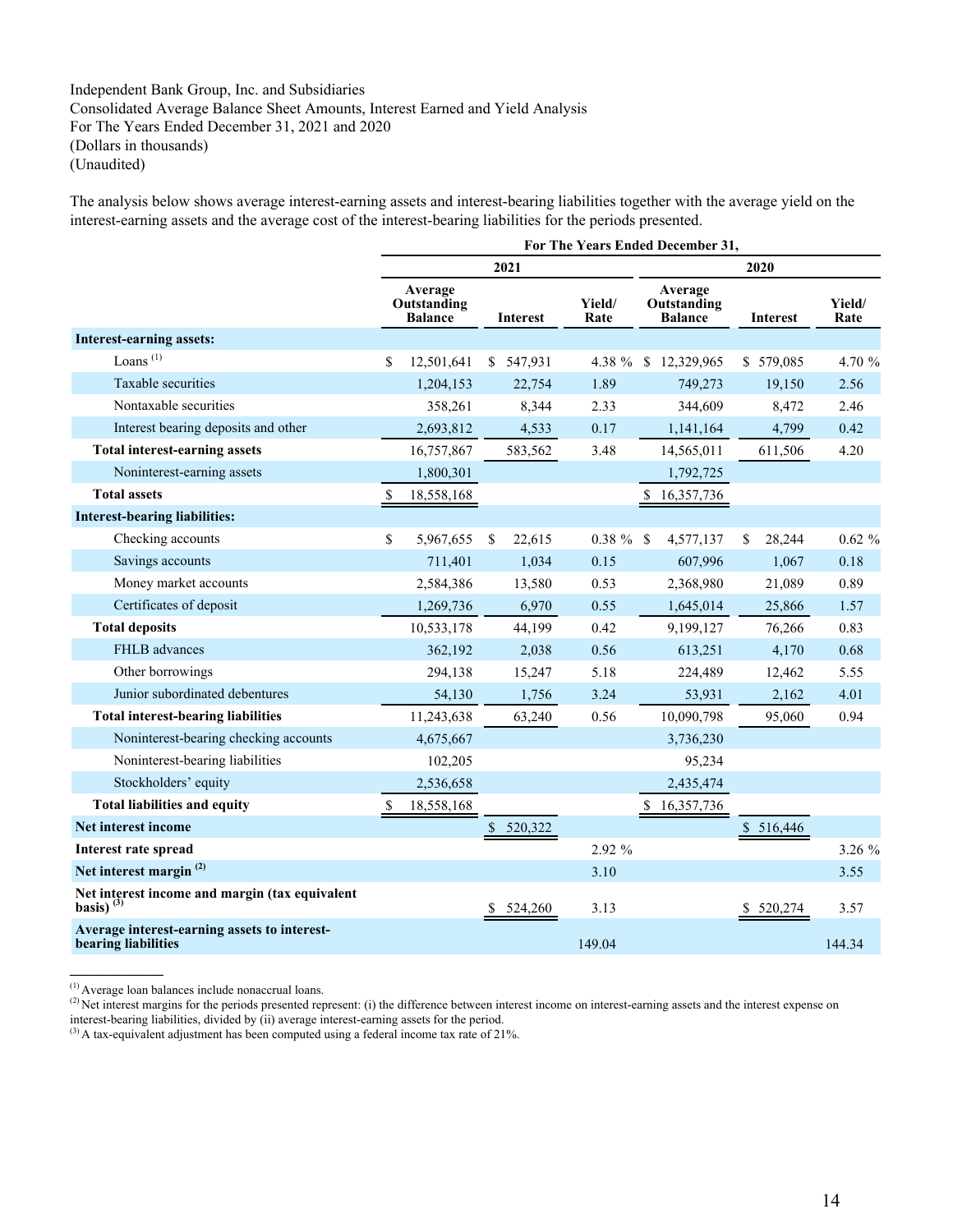Independent Bank Group, Inc. and Subsidiaries Loan Portfolio Composition As of December 31, 2021 and 2020 (Dollars in thousands) (Unaudited)

## **Total Loans By Class**

|                                                    | December 31, 2021         |            | December 31, 2020         |            |  |
|----------------------------------------------------|---------------------------|------------|---------------------------|------------|--|
|                                                    | Amount                    | % of Total | Amount                    | % of Total |  |
| Commercial <sup>(1)</sup>                          | 1,983,886<br><sup>S</sup> | $15.9 \%$  | 2,448,699<br><sup>S</sup> | 18.6 %     |  |
| Mortgage warehouse purchase loans                  | 788,848                   | 6.3        | 1,453,797                 | 11.1       |  |
| Real estate:                                       |                           |            |                           |            |  |
| Commercial real estate                             | 6,617,455                 | 53.1       | 6,096,676                 | 46.3       |  |
| Commercial construction, land and land development | 1,180,181                 | 9.5        | 1,245,801                 | 9.5        |  |
| Residential real estate <sup>(2)</sup>             | 1,332,246                 | 10.7       | 1,435,112                 | 10.9       |  |
| Single-family interim construction                 | 380,627                   | 3.0        | 326,575                   | 2.5        |  |
| Agricultural                                       | 106,512                   | 0.8        | 85,014                    | 0.6        |  |
| Consumer                                           | 81,815                    | 0.7        | 67,068                    | 0.5        |  |
| Total loans <sup>(3)</sup>                         | 12,471,570                | 100.0 %    | 13,158,742                | 100.0 %    |  |
| Deferred loan fees $(4)$                           |                           |            | (10,037)                  |            |  |
| Allowance for credit losses                        | (148,706)                 |            | (87, 820)                 |            |  |
| Total loans, net                                   | \$12,322,864              |            | \$13,060,885              |            |  |

 $^{(1)}$  Includes SBA PPP loans of \$112,128 with net deferred loan fees of \$2,552 at December 31, 2021 and \$804,397 at December 31, 2020.

(4) Includes SBA PPP net deferred loan fees of \$9,770 at December 31, 2020

<sup>(2)</sup> Includes loans held for sale of \$32,124 and \$82,647 at December 31, 2021 and December 31, 2020, respectively.

<sup>(3)</sup> Loan class amounts are shown at amortized cost, net of deferred loan fees of \$9,406 in accordance with CECL at December 31, 2021 and shown at recorded investment at December 31, 2020.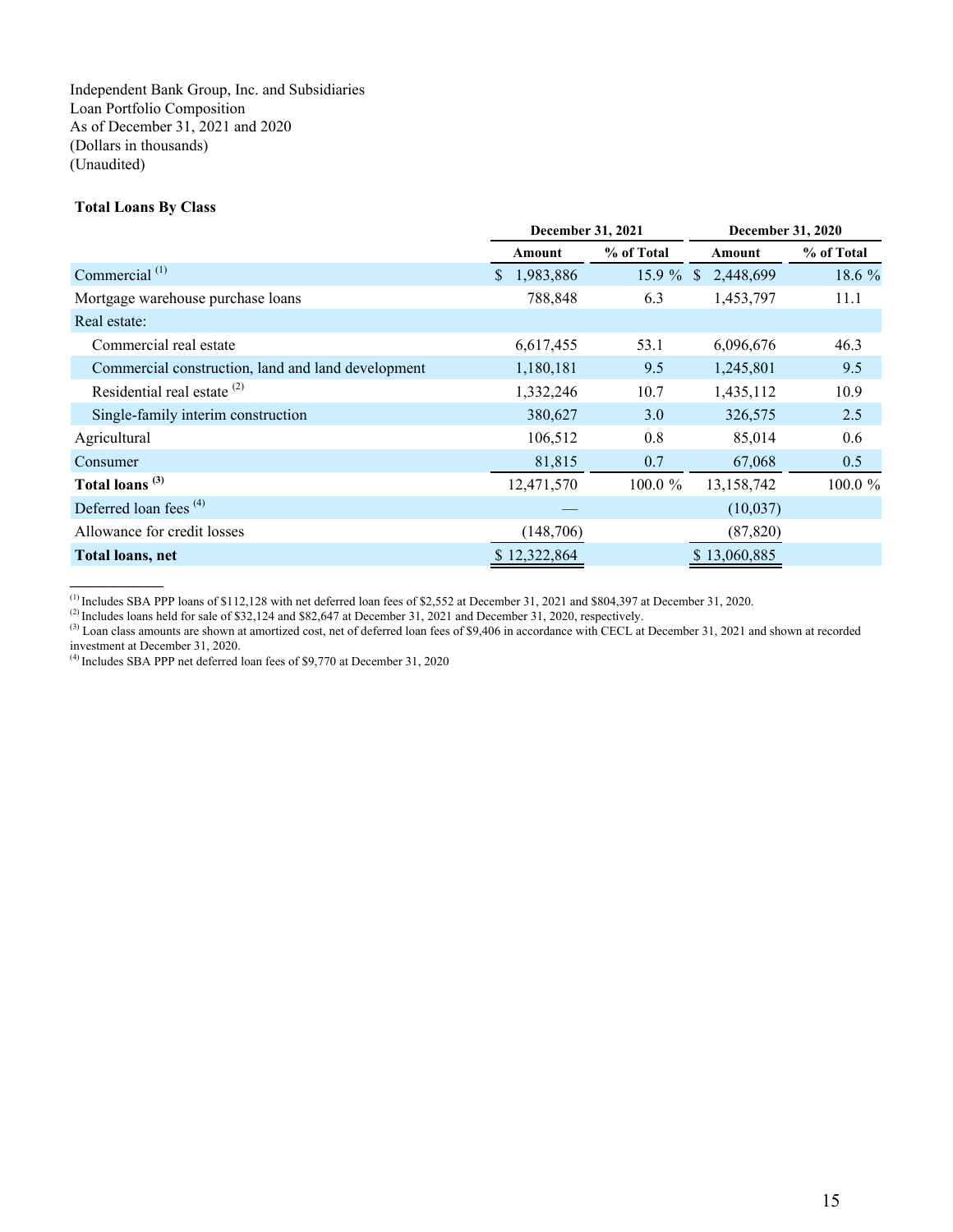## Independent Bank Group, Inc. and Subsidiaries

Reconciliation of Non-GAAP Financial Measures

Three Months Ended December 31, 2021, September 30, 2021, June 30, 2021, March 31, 2021 and December 31, 2020 (Dollars in thousands, except for share data)

(Unaudited)

|                                                                                  |                                   |              |                   |              |                    | For the Three Months Ended |              |                |              |                   |
|----------------------------------------------------------------------------------|-----------------------------------|--------------|-------------------|--------------|--------------------|----------------------------|--------------|----------------|--------------|-------------------|
|                                                                                  |                                   |              | December 31, 2021 |              | September 30, 2021 | June 30, 2021              |              | March 31, 2021 |              | December 31, 2020 |
| <b>ADJUSTED NET INCOME</b>                                                       |                                   |              |                   |              |                    |                            |              |                |              |                   |
| <b>Net Interest Income - Reported</b>                                            | (a)                               | $\mathbf{s}$ | 132,651           | $\mathbf s$  | 128,645            | \$129,297                  | \$           | 129,729        | \$           | 132,826           |
| Unexpected income recognized on credit<br>impaired acquired loans <sup>(f)</sup> |                                   |              |                   |              |                    |                            |              |                |              | (579)             |
| <b>Adjusted Net Interest Income</b>                                              | (b)                               |              | 132,651           |              | 128,645            | 129,297                    |              | 129,729        |              | 132,247           |
| <b>Provision Expense - Reported</b>                                              | (c)                               |              |                   |              |                    | (6,500)                    |              | (2,500)        |              | 3,871             |
| <b>Noninterest Income - Reported</b>                                             | (d)                               |              | 15,086            |              | 16,896             | 15,926                     |              | 18,609         |              | 19,912            |
| (Gain) loss on sale of loans                                                     |                                   |              | (30)              |              |                    | (26)                       |              |                |              | 291               |
| Loss (gain) on sale of other real estate                                         |                                   |              |                   |              | (63)               |                            |              |                |              | 73                |
| Gain on sale of securities available for sale                                    |                                   |              | (13)              |              |                    |                            |              |                |              |                   |
| Loss (gain) on sale and disposal of premises<br>and equipment                    |                                   |              | 243               |              | 41                 | 13                         |              | $\tau$         |              | (59)              |
| Recoveries on loans charged off prior to<br>acquisition                          |                                   |              | (27)              |              | (21)               | (204)                      |              | (129)          |              | (450)             |
| <b>Adjusted Noninterest Income</b>                                               | (e)                               |              | 15,259            |              | 16,853             | 15,709                     |              | 18,487         |              | 19,767            |
| <b>Noninterest Expense - Reported</b>                                            | (f)                               |              | 79,908            |              | 80,572             | 78,013                     |              | 75,113         |              | 75,227            |
| Impairment of assets                                                             |                                   |              |                   |              | (115)              |                            |              | (9)            |              |                   |
| COVID-19 expense $(2)$                                                           |                                   |              | (614)             |              |                    |                            |              |                |              | (61)              |
| Acquisition expense $(3)$                                                        |                                   |              | (225)             |              | (214)              | (217)                      |              | (244)          |              | (326)             |
| <b>Adjusted Noninterest Expense</b>                                              | (g)                               |              | 79,069            |              | 80,243             | 77,796                     |              | 74,860         |              | 74,840            |
| <b>Income Tax Expense - Reported</b>                                             | (h)                               |              | 13,642            |              | 12,629             | 15,467                     |              | 15,745         |              | 15,366            |
| <b>Net Income - Reported</b>                                                     | (a) - (c) + (d) - (f) - (h) = (i) |              | 54,187            |              | 52,340             | 58,243                     |              | 59,980         |              | 58,274            |
| Adjusted Net Income <sup>(4)</sup>                                               | $(b) - (c) + (e) - (g) = (i)$     | S            | 54,995            | S            | 52,570             | 58,243<br>S                | \$           | 60,084         | \$           | 58,007            |
| <b>ADJUSTED PROFITABILITY</b>                                                    |                                   |              |                   |              |                    |                            |              |                |              |                   |
| <b>Total Average Assets</b>                                                      | (k)                               | $\mathbb{S}$ | 19,374,914        | $\mathbb{S}$ | 18,766,344         | \$18,283,775               |              | \$17,787,862   | $\mathbb{S}$ | 17,252,111        |
| <b>Total Average Stockholders' Equity</b>                                        | (1)                               | \$           | 2,574,374         | \$           | 2,563,986          | \$2,520,003                |              | \$2,487,010    | \$           | 2,496,318         |
| Total Average Tangible Stockholders' Equity <sup>(5)</sup>                       | (m)                               | $\mathbf S$  | 1,503,815         | $\mathbf{s}$ | 1,490,259          | \$1,443,130                |              | \$1,407,016    | $\mathbf S$  | 1,413,167         |
| <b>Reported Return on Average Assets</b>                                         | (i) / (k)                         |              | 1.11%             |              | $1.11\%$           | 1.28 %                     |              | 1.37%          |              | 1.34%             |
| <b>Reported Return on Average Equity</b>                                         | (i) / (1)                         |              | 8.35 %            |              | 8.10 %             | 9.27%                      |              | 9.78%          |              | 9.29%             |
| <b>Reported Return on Average Tangible</b><br><b>Equity</b>                      | (i) / (m)                         |              | 14.30 %           |              | 13.93 %            | 16.19 %                    |              | 17.29 %        |              | 16.40 %           |
| Adjusted Return on Average Assets <sup>(0)</sup>                                 | (i) / (k)                         |              | $1.13\%$          |              | 1.11%              | 1.28%                      |              | 1.37%          |              | 1.34%             |
| <b>Adjusted Return on Average Equity</b> <sup>(6)</sup>                          | (j) / (l)                         |              | 8.48 %            |              | 8.13 %             | 9.27%                      |              | 9.80%          |              | 9.24%             |
| <b>Adjusted Return on Tangible Equity</b> <sup>(6)</sup>                         | (i) / (m)                         |              | 14.51 %           |              | 14.00 %            | 16.19 %                    |              | 17.32 %        |              | 16.33 %           |
| <b>EFFICIENCY RATIO</b>                                                          |                                   |              |                   |              |                    |                            |              |                |              |                   |
| Amortization of other intangible assets                                          | (n)                               | $\mathbf S$  | 3,145             | $\mathbf S$  | 3,145              | $\mathbb{S}$<br>3,145      | $\mathbb{S}$ | 3,145          | $\mathbf{s}$ | 3,145             |
| <b>Reported Efficiency Ratio</b>                                                 | $(f - n) / (a + d)$               |              | 51.96 %           |              | 53.20 %            | 51.55 %                    |              | 48.52 %        |              | 47.19 %           |
| <b>Adjusted Efficiency Ratio</b>                                                 | $(g - n) / (b + e)$               |              | 51.33 %           |              | 52.99 %            | 51.48 %                    |              | 48.39 %        |              | 47.16 %           |

(1) Prior to the adoption of CECL, unexpected income on purchase credit impaired loans was deducted from adjusted income.

(3) Acquisition expenses include compensation related expenses.

(6) Calculated using adjusted net income.

<sup>&</sup>lt;sup>(2)</sup> COVID-19 expense includes expenses for COVID testing kits, vaccination incentive bonuses, and personal protection and cleaning supplies.

Assumes an adjusted effective tax rate of 20.1%, 19.4%, 21.0%, 20.8%, and 20.9% for the quarters ended December 31, 2021, September 30, 2021, June 30, 2021,  $\frac{1}{100}$ 

March 31, 2021 and December 31, 2020, respectively.<br><sup>(5)</sup> Excludes average balance of goodwill and net other intangible assets.